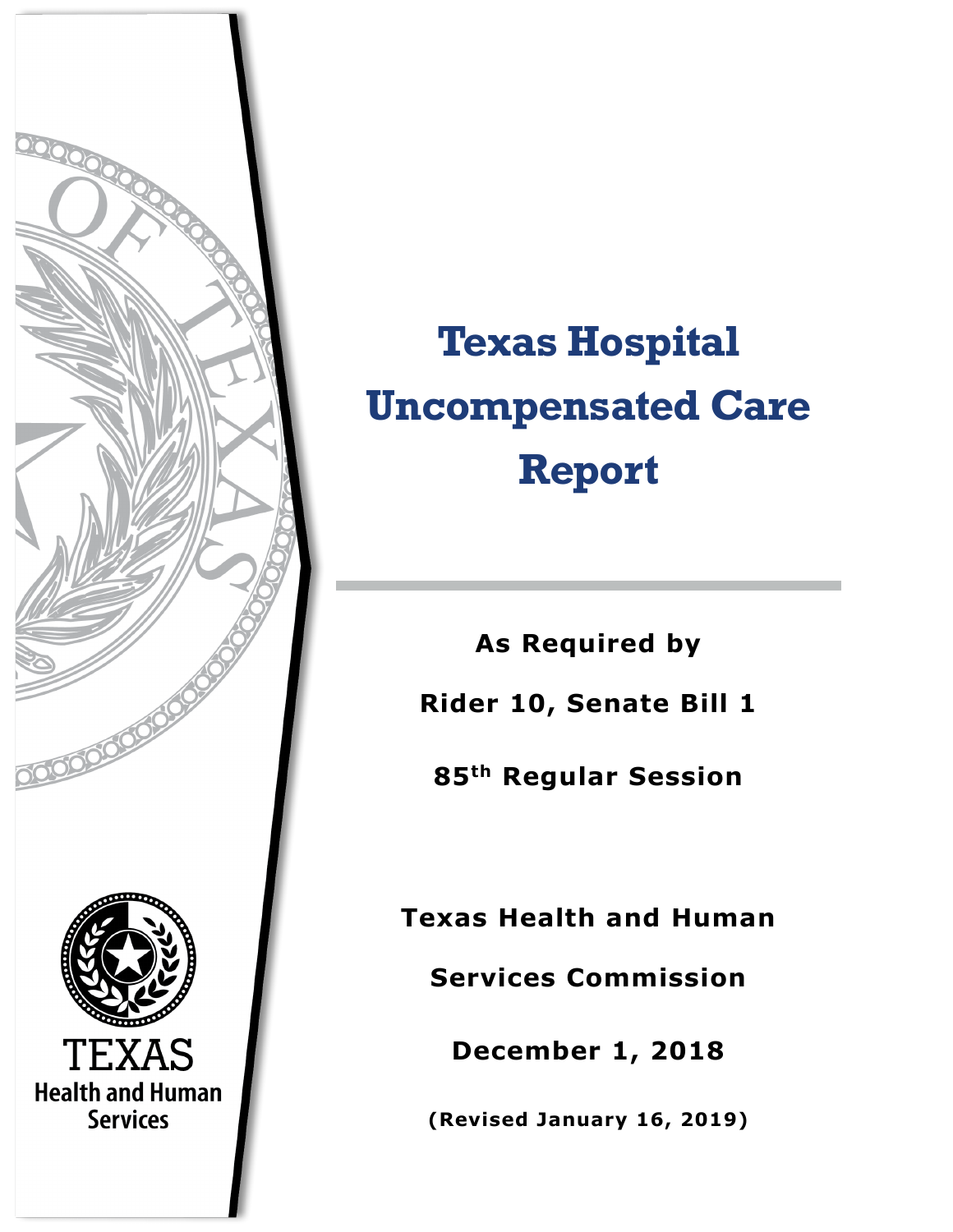# **Table of Contents**

| 2.4 Healthcare Reform Impact and Funding Streams9                                                                                                                                                                                                       |  |  |  |  |  |  |
|---------------------------------------------------------------------------------------------------------------------------------------------------------------------------------------------------------------------------------------------------------|--|--|--|--|--|--|
| 3.1 Uncompensated Care Charges and Estimated Costs10<br>3.2 Lump Sum and Patient-Specific Uncompensated Care Cost Offset Funding 13<br>3.4 Combined Medicaid Shortfall, UC Costs, and Payments 18<br>3.5 Healthcare Reform and Future Funding Streams20 |  |  |  |  |  |  |
|                                                                                                                                                                                                                                                         |  |  |  |  |  |  |
|                                                                                                                                                                                                                                                         |  |  |  |  |  |  |
|                                                                                                                                                                                                                                                         |  |  |  |  |  |  |
|                                                                                                                                                                                                                                                         |  |  |  |  |  |  |
|                                                                                                                                                                                                                                                         |  |  |  |  |  |  |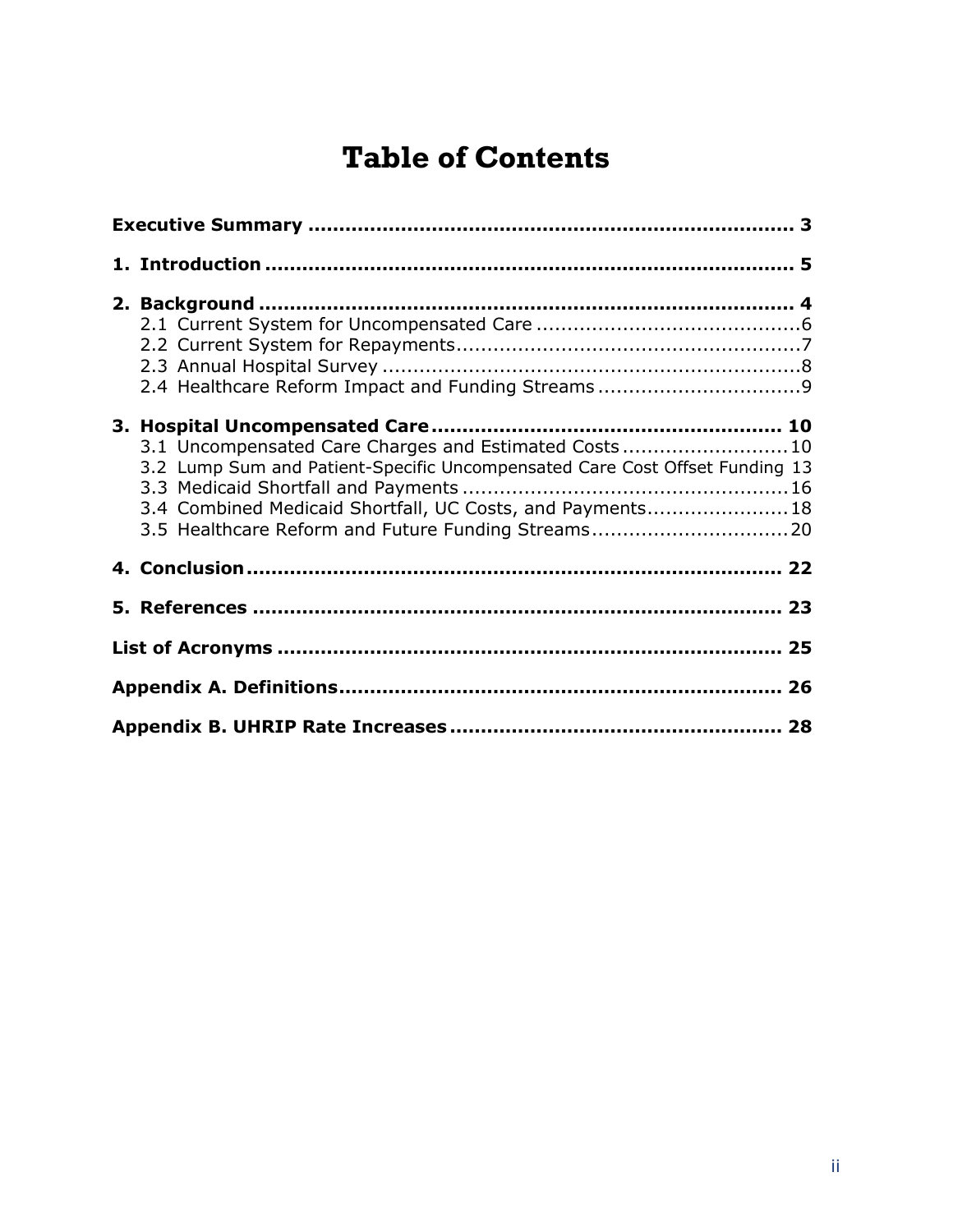## <span id="page-2-0"></span>**Executive Summary**

Uncompensated care (UC) costs and reimbursements run into the billions of dollars. This can have a major impact on the hospitals that are serving indigent patients and the multiple levels of government that reimburse facilities for these costs. Uncompensated care costs continue to increase and funding is inadequate to attenuate the deficits hospitals face.

This report on Texas Hospital Uncompensated Care Costs focused on the years 2013 to 2016, coinciding with the change in repayments in the 1115 Waiver from Upper Payment Limit to Uncompensated Care payments. This report examined hospitals by three different categories: Non-government, not-for-profit (NFP); government, nonfederal (public); and investor-owned, for-profit.

This report is modeled directly from previous rider-directed UC reports to the Legislature. The methods and data sources are the same. Namely, HHSC used the American Hospital Survey (AHS), which has a particular definition of "Uncompensated Care." In addition, Rider 10, like previous riders directing the publication of this report, requires patient-specific and lump sum funding to be counted as offsets as uncompensated costs.

While Rider 10, as with previous riders, does not direct HHSC to use the AHS, the AHS is the only known uniform source of data for all hospitals in Texas. However, there are important limitations to the survey. First, the AHS data is self-reported so audited data might not be included. Second, certain sections of the AHS ask for overlapping financial information which makes it difficult to appropriately interpret payment amounts and true offsets.

In order to provide a more thorough review in future years, HHSC will examine alternative sources of data. HHSC conducts reviews of UC in other contexts using more specific and audited data. For example, in 2016 HHSC commissioned Health Management Assoc[i](#page-2-1)ates to conduct a study of UC in Texas.<sup>i</sup> HHSC will endeavor to harmonize this report to figures and reports in other settings in the future.

<span id="page-2-1"></span><sup>1</sup> <sup>i</sup> [The HMA report can be](https://hhs.texas.gov/sites/default/files/documents/laws-regulations/reports-presentations/2016/eval-uncompensated-care-medicaid-payments-tx-hospitals-role-tx-uc-pool-aug-2016.pdf) accessed here.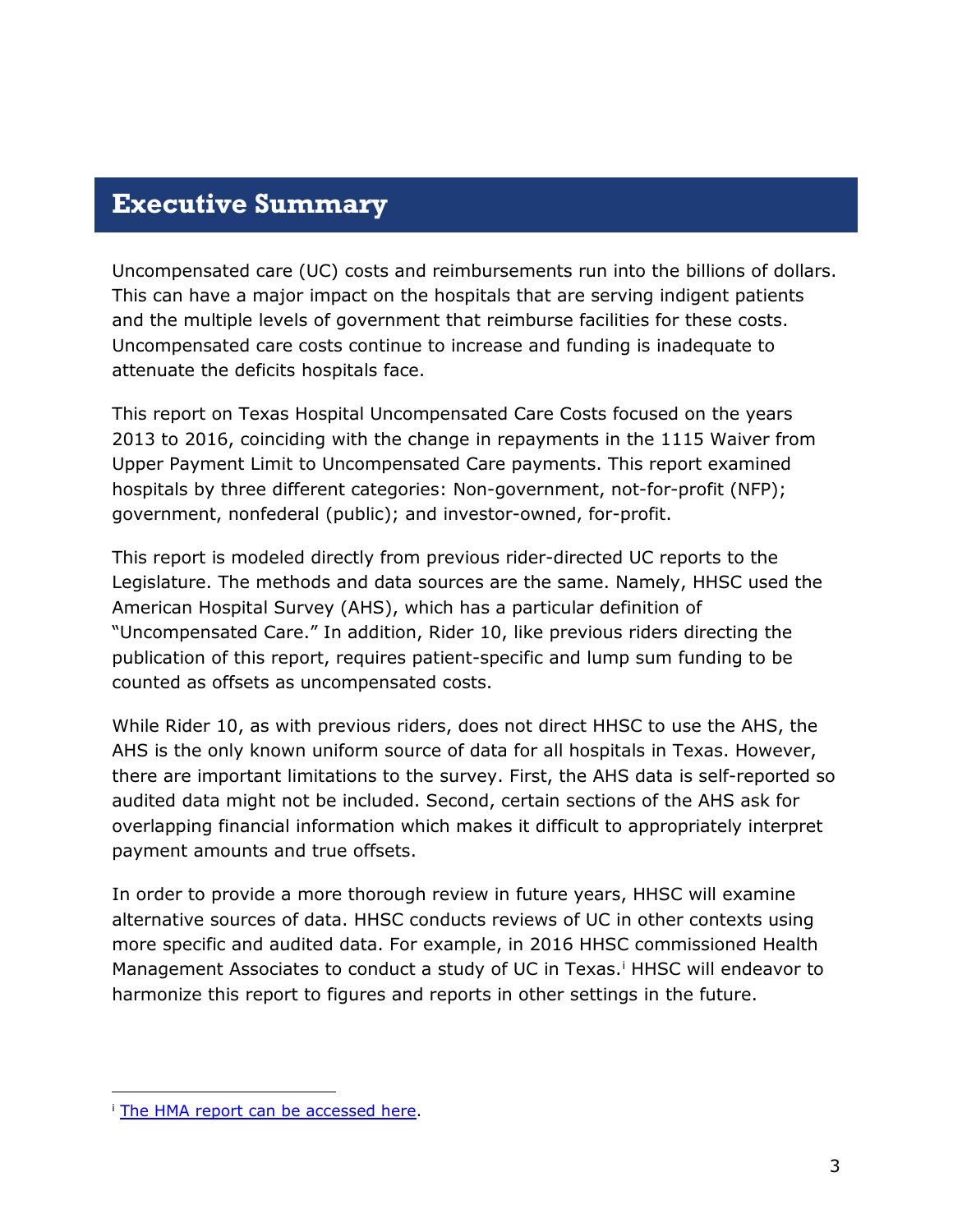# <span id="page-3-0"></span>**1.Introduction**

Uncompensated care is defined as the unreimbursed costs associated with services provided by hospitals to the financially or medically indigent. The estimated amount of UC in the United States (US) has increased over time, and Texas mirrors this national trend. Reimbursement systems exist to moderate the economic impact for the facilities. Various forms of patient-specific dollars (monies that can be tied to an individual client) and lump sum revenues (where matching dollars to an individual is not possible) are available for offsets. Additionally, it is imperative to include the Medicaid shortfall (the differences between the Medicaid costs and payments) into the financial analysis. Two important federal programs that help subsidize the losses due to Medicaid and uninsured clients are 1) a DSH allotment for facilities that serve a disparate amount of Medicaid clients and 2) Uncompensated Care payments.

In order to ascertain the expenditures and the reimbursements, the Texas AHS from The Texas Department of State Health Services' (DSHS) Hospital Survey Unit was utilized. All licensed hospitals are required to respond to the self-reported survey. The survey reports UC in the form of charges, which are then converted into estimated costs. Therefore, although several internal validity checks are used, the numbers cited in this report may differ from other Texas UC sources.

2018-19 General Appropriations Act, S.B. 1, 85th Legislature, Regular Session, 2017 (Article II, Health and Human Services Commission, Rider 10) stipulates:

*No funds appropriated under this Article for medical assistance payments may be paid to a hospital if the Health and Human Services Commission (HHSC) determines that the hospital has not complied with the commission's reporting requirements. HHSC shall ensure that the reporting of uncompensated care (defined to include bad debt, charity care and unreimbursed care) by Texas hospitals is consistent for all hospitals and subjected to a standard set of adjustments that account for payments to hospitals that are intended to reimburse uncompensated care. These adjustments are to be made in such a way that a reliable determination of the actual cost of uncompensated care in Texas is produced. The commission shall conduct an appropriate number of audits to assure the accurate reporting of uncompensated hospital care costs.*

*HHSC shall submit a biennial report on uncompensated care costs to the Governor and Legislative Budget Board no later than December 1, 2018, which details the*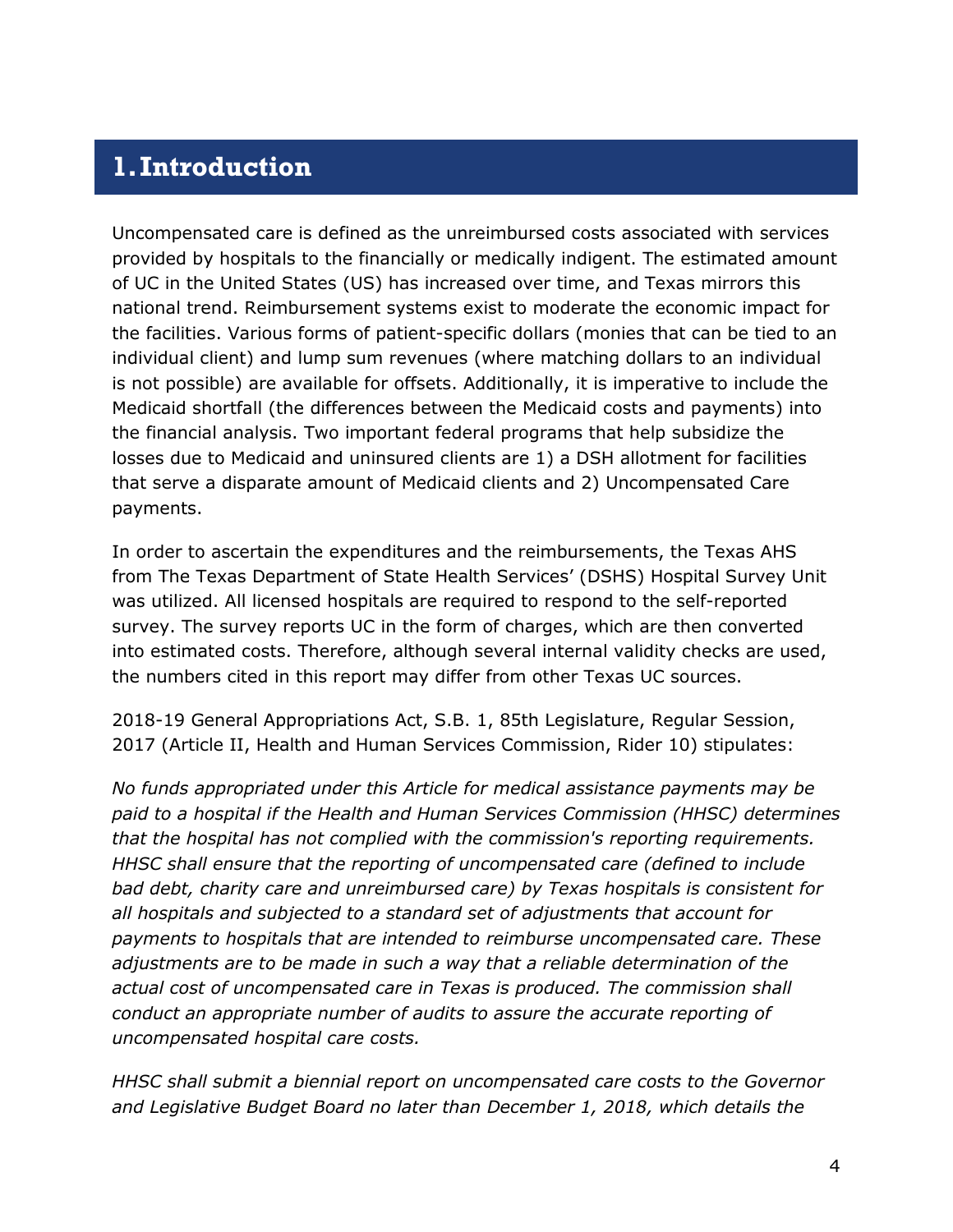*impact of patient-specific and lump sum funding as offsets to uncompensated costs, impact of health care reform efforts on the funding streams that reimburse uncompensated care, and assess the need for those funding streams in future biennia. HHSC may report by hospital type.*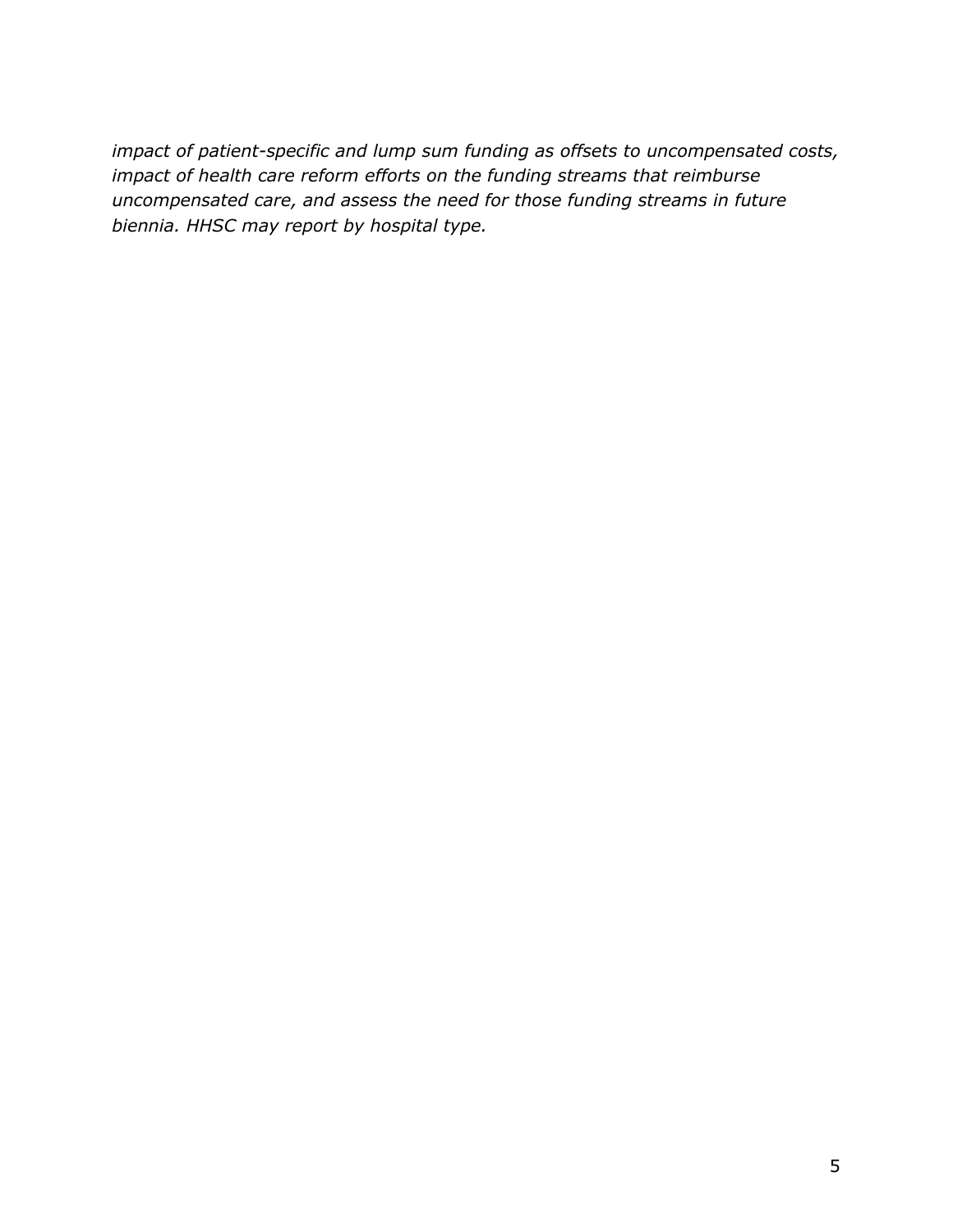# <span id="page-5-0"></span>**2.Background**

## <span id="page-5-1"></span>2.1 Current System for Uncompensated Care

Of Texas's 4.5 million uninsured, representing 16.6 percent of the state's population, $<sup>1</sup>$  nearly 60 percent have an income below 200 percent of the Federal</sup> Poverty Level, the upper threshold for most assistance programs. Those who are uninsured are inclined to put off routine medical care and tend to seek assistance in emergency rooms and hospitals, which are typically the most expensive locations for care. In addition to the uninsured, the underinsured (those having inadequate coverage) may not seek medical treatment until they are in a hospital setting and then have issues paying their entire medical bills.

Uncompensated care is an overall measure of hospital care provided for which no payment was received from the patient or insurer. These payment shortages fall into two different categories. Charity care is unreimbursed costs to hospitals for services provided to low income patients for free or at reduced prices; hospitals assume minimal payment on behalf of the patient. Bad debt is defined as uncollectible inpatient and outpatient charges that result from the extension of credit to the patient after the facility expected payment for the care. There is no absolute standard for what bad debt and charity charges are because each hospital has their own methods and standards to categorize whether or not a patient is medically or financially indigent. Thus, what is charity at one facility may be bad debt at another.

These UC costs and reimbursements can account for billions of dollars. The possible fiscal impact on hospitals who serve indigent individuals and the entities who reimburse the facilities can be significant. An ongoing concern to all major participants is that UC costs continue to increase, while the funding needed to mitigate the losses is not sufficient to cover the full costs of services for the hospitals.

The Texas Constitution states that care for the uninsured is a local government responsibility. The Texas Department of State Health Services oversees this law in the form of The County Indigent Health Care Program. Counties must provide select medical care to all of their residents who are at or below 21 percent of the Federal Poverty Level, have an income that is less than \$2,533 for a single-person household in 2017, who do not qualify for other government health care programs,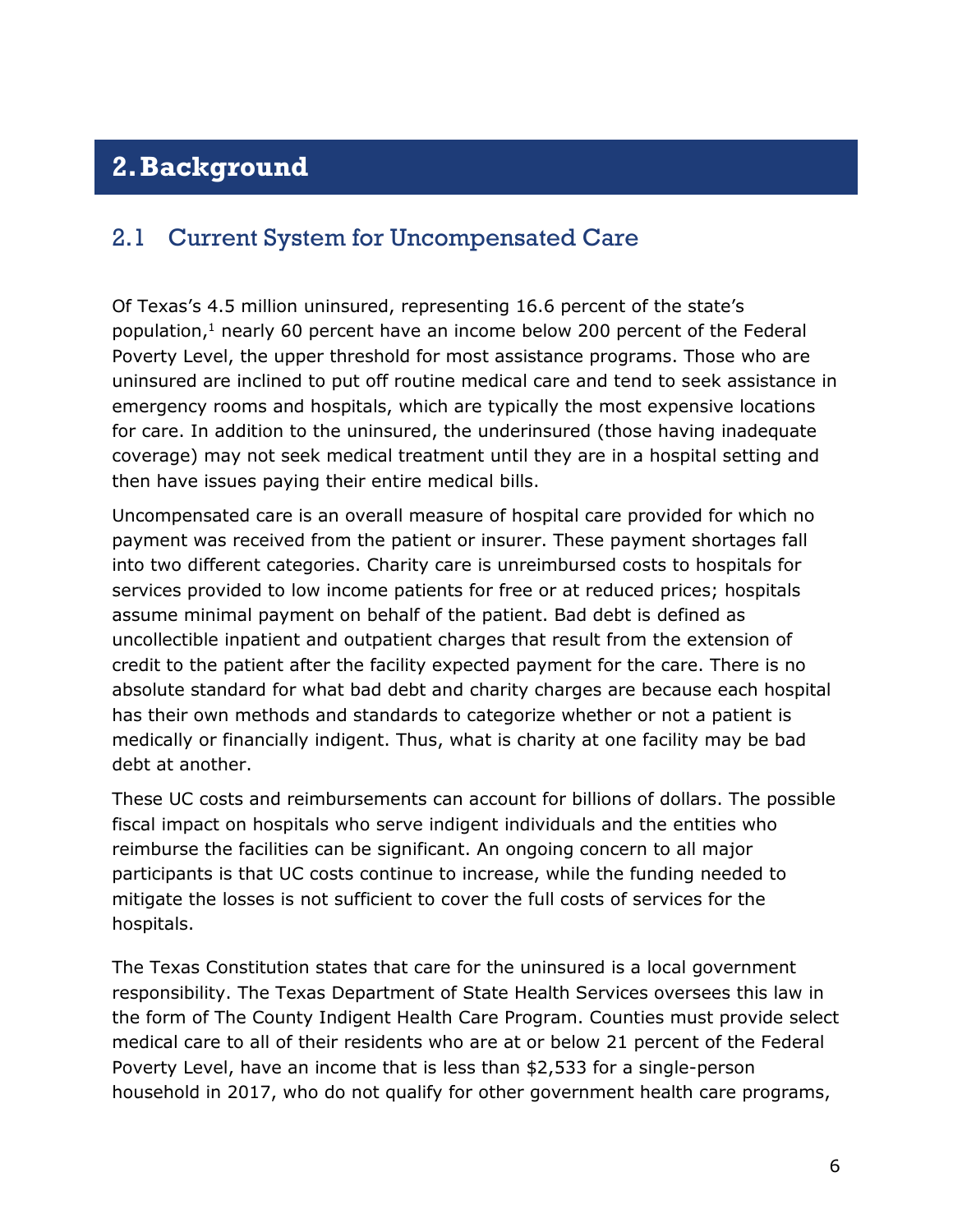and have resources that total less than \$2,000. Benefits for these individual include primary, preventative, and some specialty services such as vaccinations, medical screenings, annual physical examinations, inpatient and outpatient hospital visits, laboratory and radiology tests, and skilled nursing facility services. Similarly, public hospitals and hospital districts are compelled to aid the aforementioned population. Both counties and hospitals are allowed to offer assistance above the constitutionally stated minimum.

Furthermore, the Texas Health and Safety Code Chapter 311, for health facilities, lays out rules and regulations for community benefits and charity care, stipulating the requirements that NFP hospitals must meet in order to maintain their non-profit status in Texas. The justification is that the tax benefits 'pay' for the charity care. Hospitals have the latitude to set the income level thresholds to operationalize charity care, but again, must be at least 21 percent of the Federal Poverty Level.

## <span id="page-6-0"></span>2.2 Current System for Repayments

Three main types of payments are analyzed in this report: patient-specific, lump sum, and Medicaid payments.

### Patient-Specific Funding

Patient-specific funding includes payments that are received on behalf of certain patients. There are several sources for these payments including: local governments, workers' compensation, auto insurance, third party health insurance, the State of Texas in the form of Crime Victims Compensation, Kidney Health, burn victims, and others. These revenue streams are designed to help offset the costs to charity care.

#### Lump Sum Funding

Lump sum funds are paid to facilities, but are not affiliated with any particular patient. Lump sum payments include, but are not limited to: trauma care, the master settlement agreement with tobacco companies,<sup>[ii](#page-6-1)</sup> federal funding (e.g. immigrants, prisoners, Ryan White,<sup>[iii](#page-6-2)</sup> etc.), collections previously reported as uncompensated, and tax revenue (tax revenues or collections, less any intergovernmental transfers (IGTs) in support of Medicaid payments reported by public hospitals).

<span id="page-6-1"></span><sup>1</sup> ii Specific details about this settlement can be found at the Texas DSHS website: https://www.dshs.texas.gov/tobaccosettlement/faq.shtm

<span id="page-6-2"></span>iii Largest federally funded program in the United States for people living with HIV/AIDS.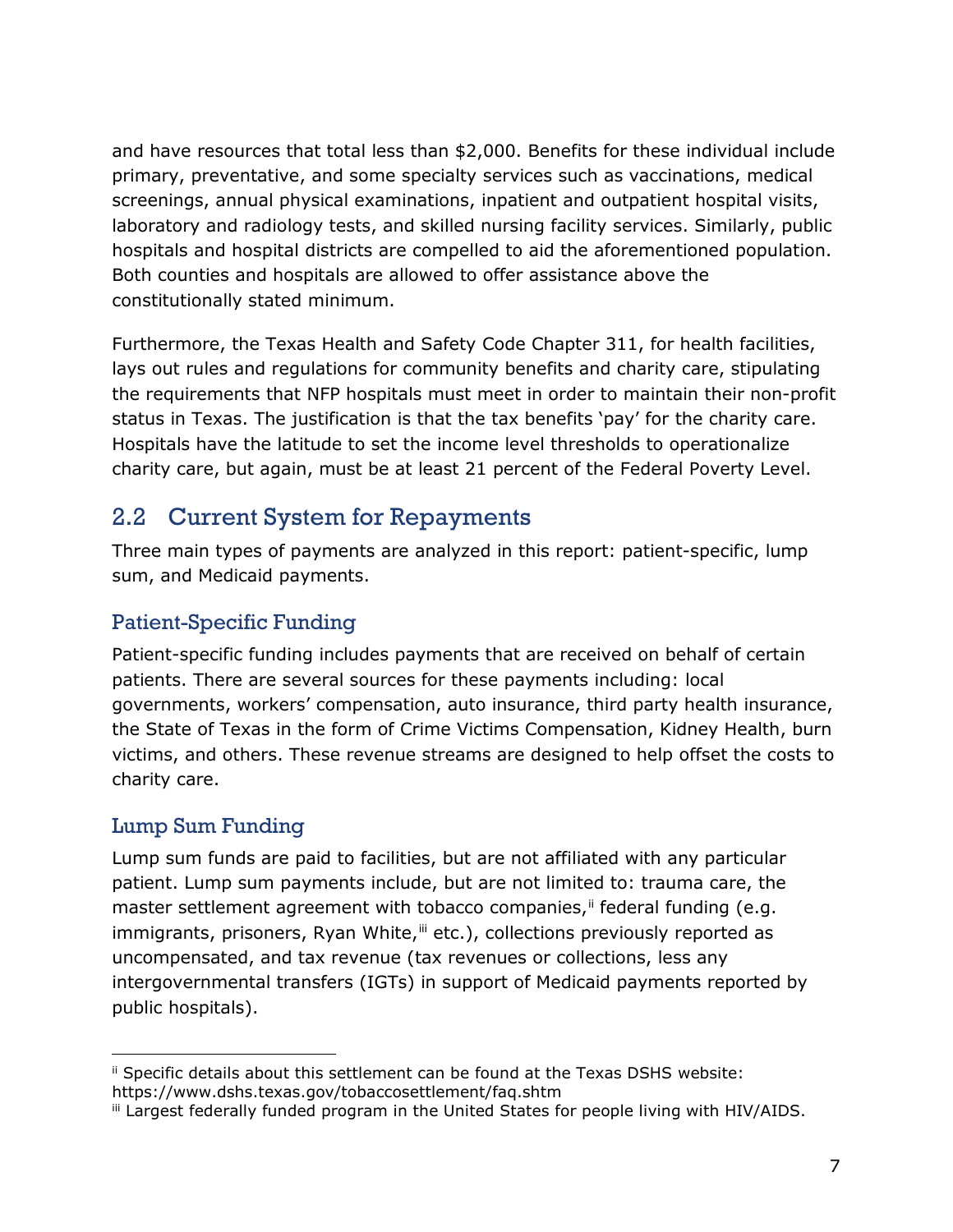#### Medicaid and Other Federal Payments

There is often a difference between the amount facilities are reimbursed for Medicaid services and the actual costs of the services. Medicaid shortfalls occur when the costs of services are in excess of Medicaid disbursements.

The Texas Medicaid 1115 Waiver specifically lays out two different vehicles to relieve some of the financial burden in treating those individuals who are on Medicaid or are uninsured.

Federal law requires Medicaid programs to make special payments to hospitals that serve a disproportionately large number of Medicaid and low-income patients. These hospitals are called DSH and receive DSH funding. DSH funds are different from most other Medicaid payments because they are not tied to specific services for Medicaid-eligible patients.

The other main source of Medicaid offset is from the UC pool. Currently these payments are used to pay for the Medicaid shortfall and uninsured costs. Starting in federal fiscal year 2020 (October 1, 2019) it will partially cover the charity care that facilities provide to the uninsured population, but will not include bad debt or Medicaid payment shortfalls. Before UC funds are disbursed to a hospital, the DSH payments to the facility are taken into account by HHSC.

# <span id="page-7-0"></span>2.3 Annual Hospital Survey

The AHS is a mandatory assessment that is distributed by DSHS and is sponsored by the American Hospital Association (AHA). State law<sup>2</sup> requires DSHS to collect aggregate financial, utilization, and other data from all licensed hospitals. As Rider 10 requires HHSC to report topics associated with these data, HHSC has historically used the data collected by DSHS. The AHS is self-reported and does not necessarily involve audited financial documents. DSHS sends out the survey<sup>iv</sup> in March of each year and inquires about the most recent fiscal year for hospitals; so each hospital may be reporting about slightly different time periods because they each have their own fiscal year. This can be problematic as the hospital fiscal years are not uniform. For example, if a health phenomenon takes place (e.g. an outbreak, large natural disaster, etc.) it may not be captured equally across the hospitals.

<span id="page-7-1"></span>l iv Current and past surveys can be found at the DSHS website: <https://www.dshs.texas.gov/chs/hosp/hosp2.aspx>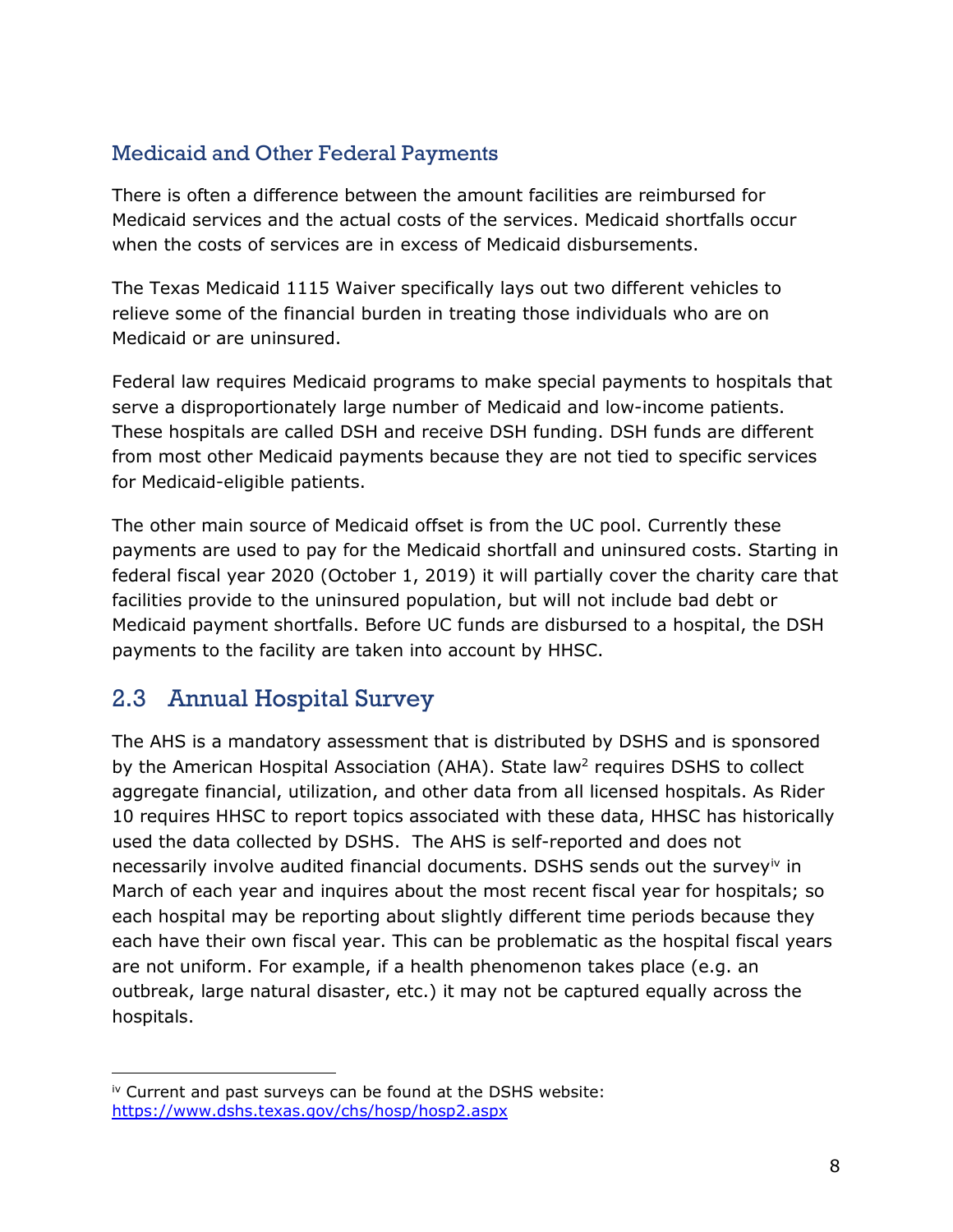It is important to note, there are a number of data sources and methods that may be used to determine UC costs and payments. No analysis is more correct than another, when sources and methods are taken into account. In the DSH and UC programs operated by HHSC, providers submit applications that include data supported by cost reports and accounting systems that inform the actual payments to hospitals. Given the difference in data sources, there is a difference between what this report states and what HHSC presents in other settings. HHSC will endeavor to harmonize this report to figures and reports in other settings in the future.

# <span id="page-8-0"></span>2.4 Healthcare Reform Impact and Funding Streams

Since the last Hospital UC Rider report was released in December of 2016, there have been pertinent changes in health care policies and laws about how UC will be funded at the federal, state, public, and private level. Recent laws and policy changes have been enacted that will affect the insured rate of Texans, including a removal of the health insurance mandate for all US citizens, the expansion of shortterm health insurance, limited coverage of certain emergency room visit, and the reduction of DSH allotments in federal fiscal year 2020. At the State level, HHSC is working with managed care organizations to increase hospital payments.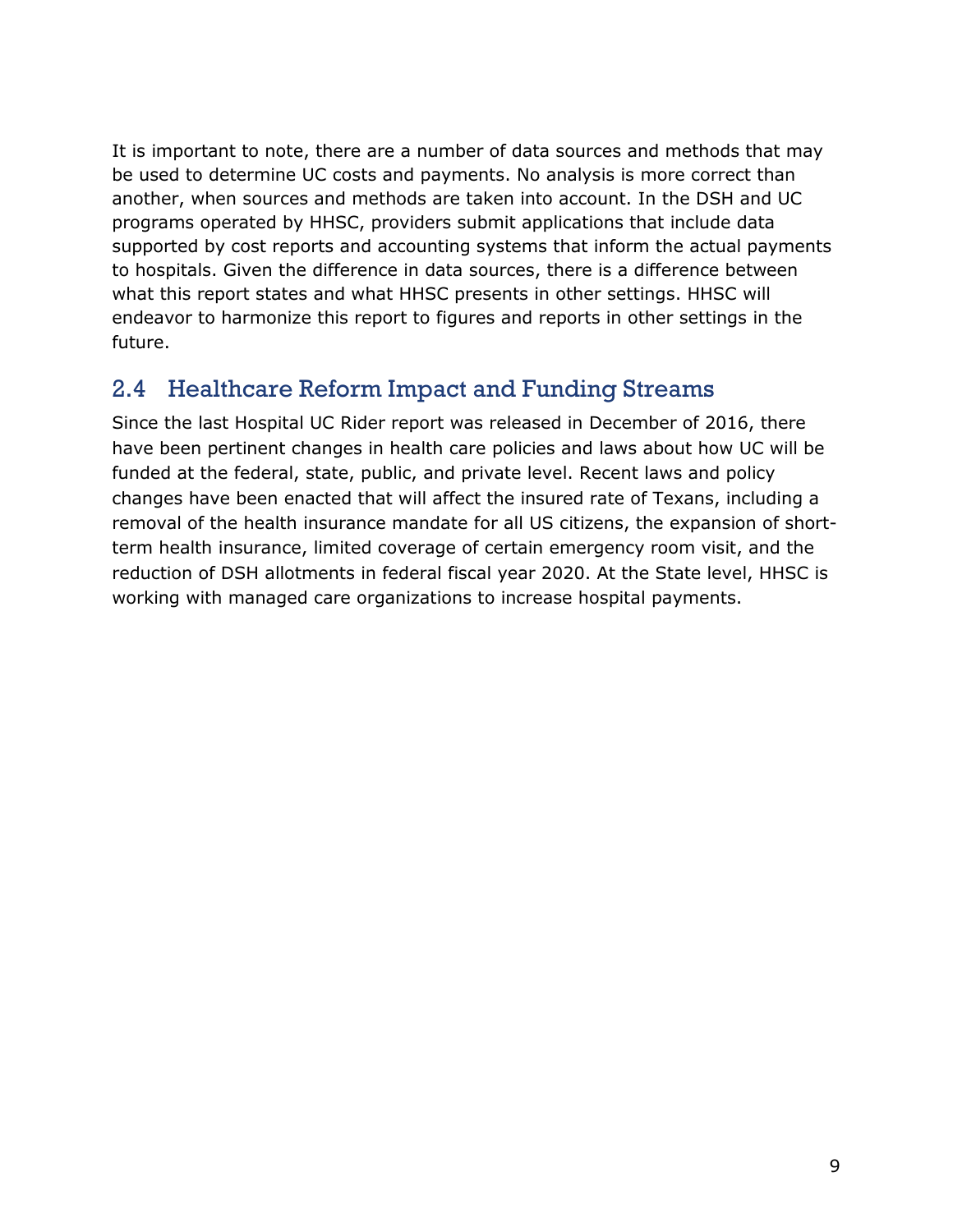# <span id="page-9-0"></span>**3.Hospital Uncompensated Care**

# <span id="page-9-1"></span>3.1 Uncompensated Care Charges and Estimated Costs

*Finding: Uncompensated care charges and estimated costs have continued to climb since 2013. The most recent estimate puts UC costs at \$6.8 billion in 2016 for which public hospitals bear the biggest economic burden.*

The AHA works in collaboration with each state to produce and distribute the AHA's Annual Survey of Hospitals. Each year, the AHA amalgamates each state's survey and produces a hospital UC cost fact sheet<sup>3</sup>. Since the survey requests charges, and not the actual cost of treatment, it is necessary to convert these charges into estimated costs. The three step conversion process for each hospital is as follows:

- 1. Uncompensated Care Charges=Bad Debt Charges + Charity Care
- 2. Cost-to-Charge Ratio=Total Expenses Exclusive of Bad Debt / (Gross Patient Revenue + Other Operating Revenue)
- 3. Estimated Uncompensated Care Costs=Uncompensated Care Charges X Costto-Charge Ratio

Since the methods of calculating bad debt versus charity differ between facilities, this process standardizes UC costs across hospitals.

Despite UC charges sharply increasing in Texas each year (Table 1), the estimated UC costs have a less dramatic growth (Table 2).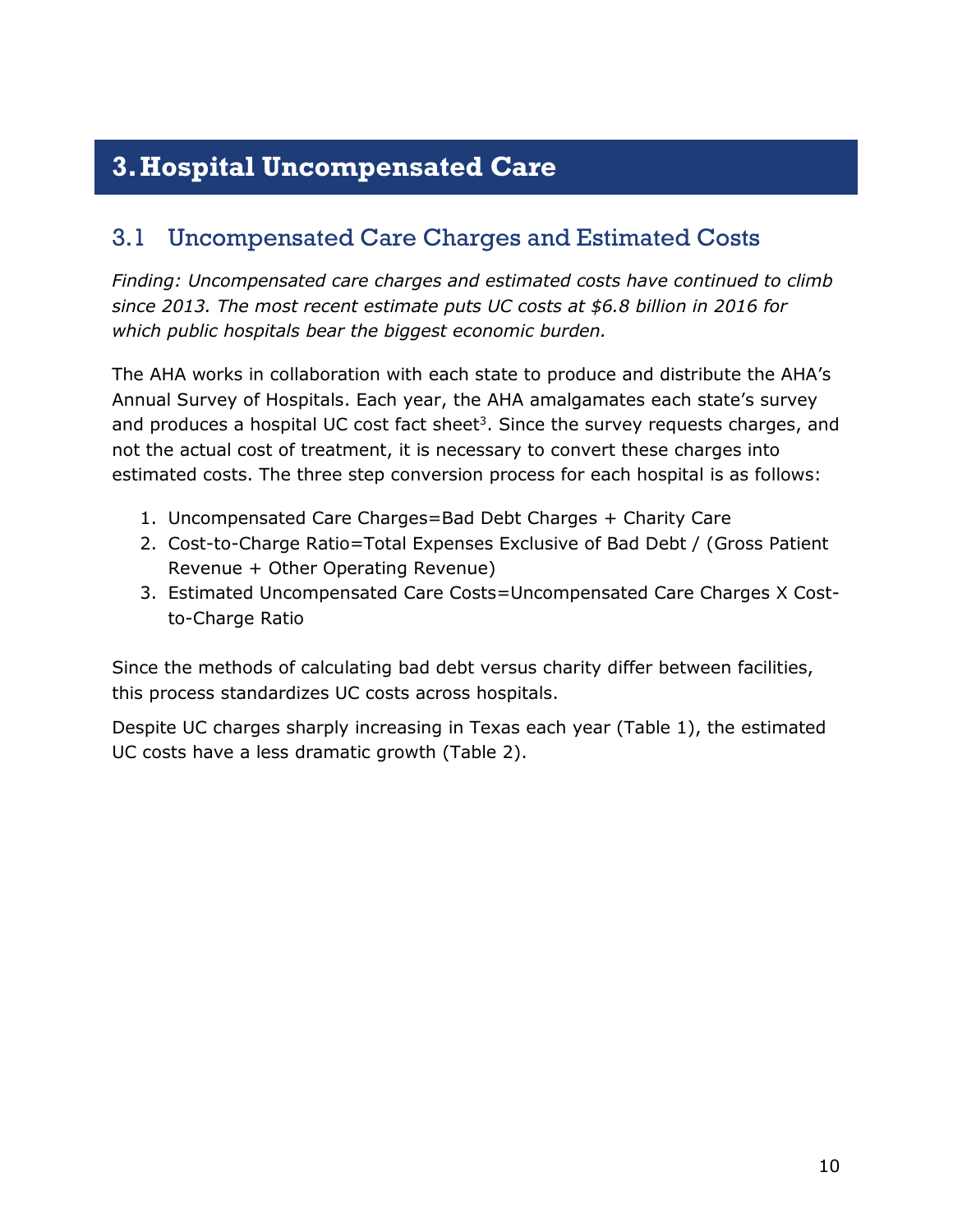#### Table 1. Texas<sup>a</sup> Charity Care, Bad Debt and Total Uncompensated Care Charges by **Survey Year (in Millions)**

| Year | <b>Charity Care Charges</b> | <b>Bad Debt Charges</b> | <b>Total Uncompensated Care</b><br>Chargesb |
|------|-----------------------------|-------------------------|---------------------------------------------|
| 2013 | \$12,597                    | \$8,805                 | \$21,402                                    |
| 2014 | \$13,842                    | \$9,634                 | \$23,476                                    |
| 2015 | \$13,742                    | \$10,712                | \$24,454                                    |
| 2016 | \$15,401                    | \$11,178                | \$26,579                                    |

Source: Hospital Survey Unit, Center for Health Statistics, Texas Department of State Health Services Annual Hospital Survey 2013-2016

a Federal hospitals are not reported in the Annual Hospital Survey.

 $b$  Uncompensated charges only include charity care and bad debt, not Medicaid shortfall.

#### **Table 2. Texas Charity Care, Bad Debt and Total Uncompensated Care Estimated Costsa by Survey Year (in Millions)**

| Year | <b>Charity Care Costs</b> | <b>Bad Debt Costs</b> | <b>Total Uncompensated Care Costs</b> |
|------|---------------------------|-----------------------|---------------------------------------|
| 2013 | \$4,328                   | \$2,177               | \$6,505                               |
| 2014 | \$4,366                   | \$2,300               | \$6,667                               |
| 2015 | \$4,106                   | \$2,430               | \$6,535                               |
| 2016 | \$4,291                   | \$2,559               | \$6,850                               |

Source: Hospital Survey Unit, Center for Health Statistics, Texas Department of State Health Services Annual Hospital Survey 2013-2016

<sup>a</sup> Costs are estimated per hospital based on the uncompensated care cost and then aggregated.

Financial policies and responsibilities are influenced by the hospital's organizational structure and control, causing UC to vary among hospitals. The majority of hospitals, including for-profit ones, have at least some UC costs since all Medicare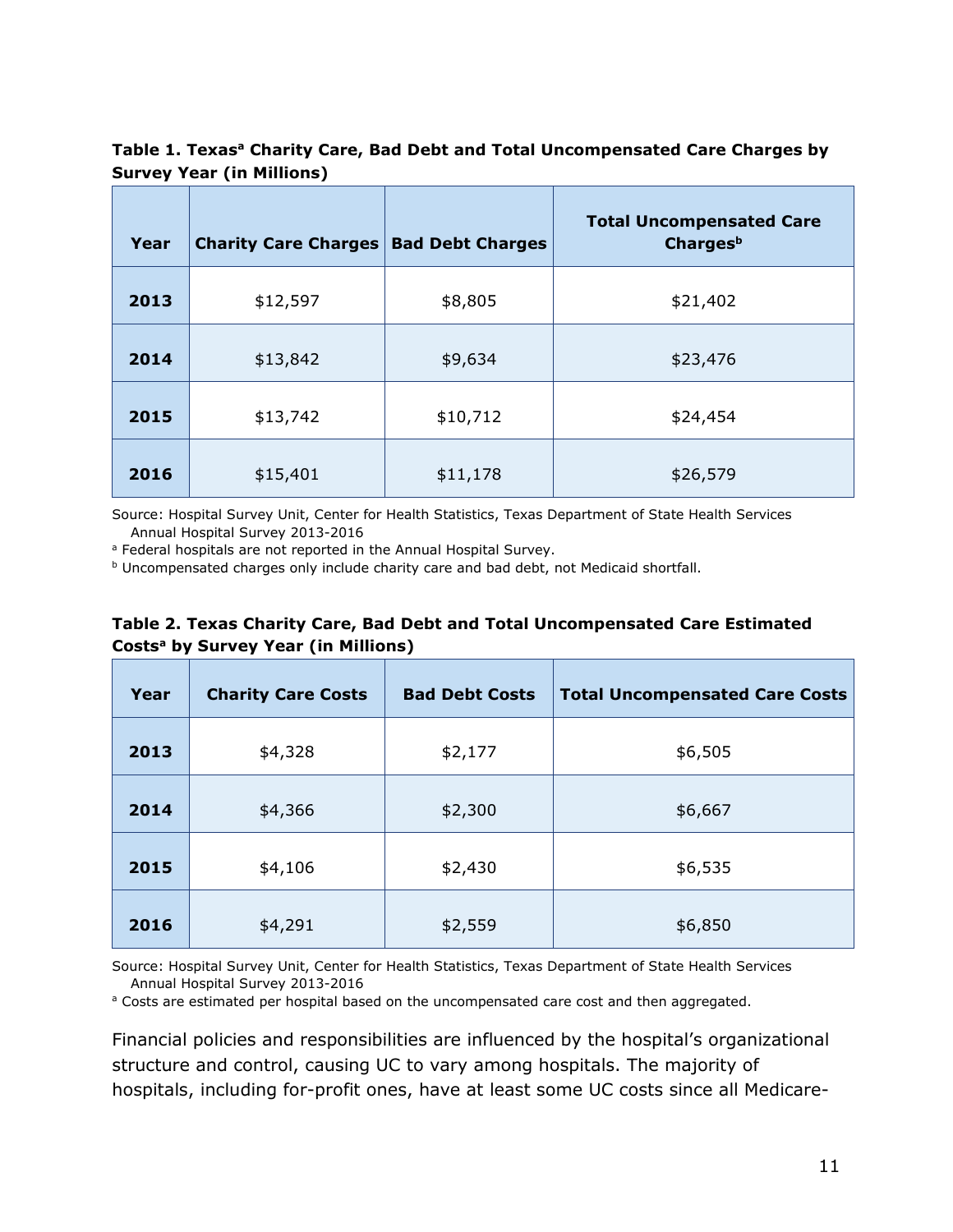participating facilities are obligated by federal law<sup>[v](#page-11-0)</sup> to provide medical screening and treatment for emergency conditions regardless of the patients' ability to pay. This report focuses on non-federal government (public), non-government NFP, and investor-owned, for-profit hospitals.<sup>[vi](#page-11-1)</sup>

Public hospitals have the highest total and average UC costs since they treat all individuals regardless of ability to pay. NFP hospitals have the second highest total and mean UC costs due to laws regarding providing charity care to preserve their non-profit status. Private hospitals have the lowest UC costs and average costs among the three hospital categories (Table 3).

1

<span id="page-11-1"></span><span id="page-11-0"></span><sup>v</sup> The Emergency Medical Treatment & Labor Act (EMTALA) was enacted in 1986 which assured access to emergency treatment, regardless of the individuals' ability to pay. vi Public hospitals include nonfederal government facilities (State, County, City, City-County, and Hospital district or authority). Non-government, not-for-profit hospitals include churchoperated and other NFPs. Investor-owned, for-profit hospitals are controlled by an individual, partnership or corporation.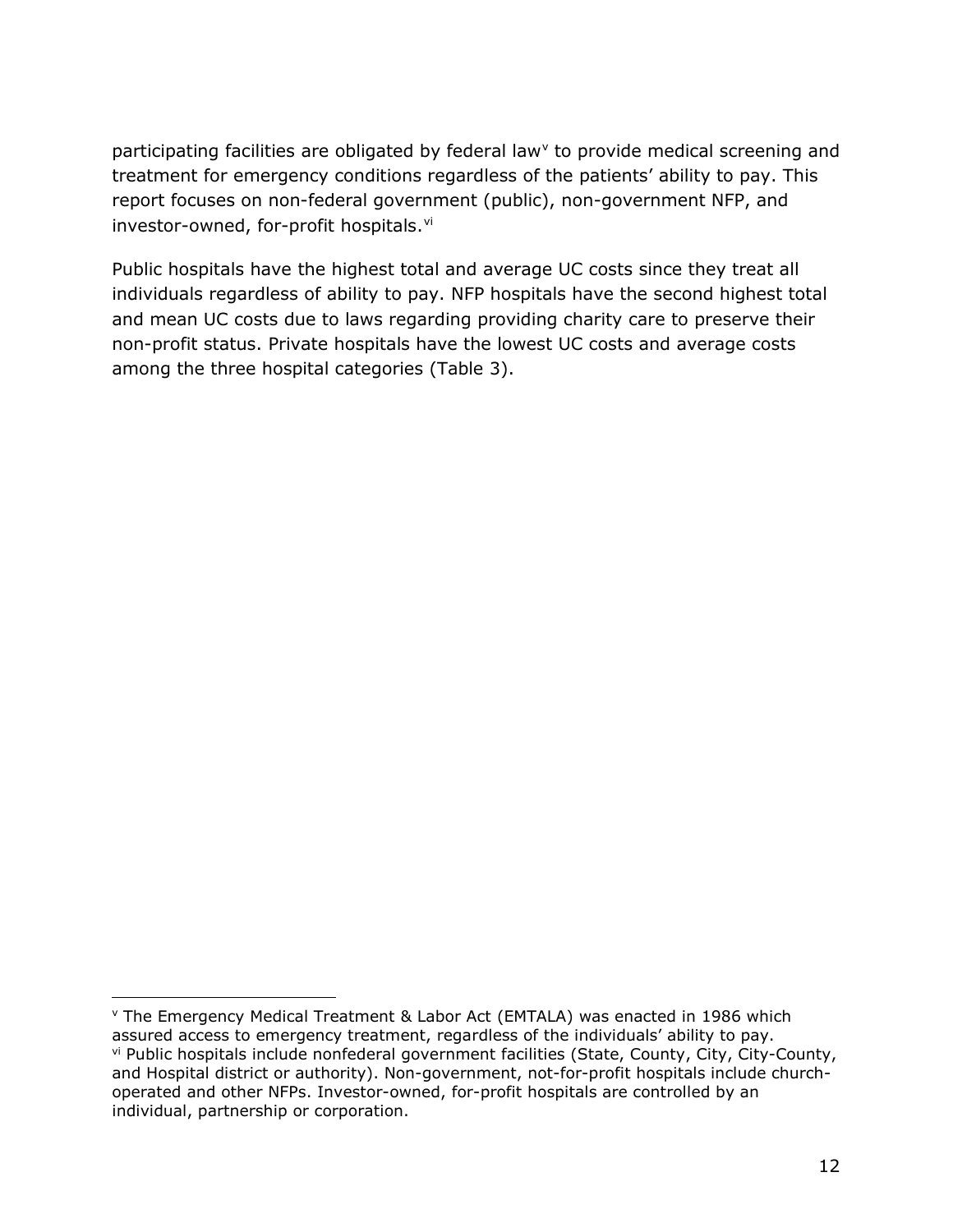| Year | <b>Hospital</b><br><b>Type</b> | <b>Charity Care</b><br><b>Cost</b> | <b>Bad Debt Cost</b> | <b>Total UC Cost</b> | <b>Average UC</b><br><b>Cost per</b><br><b>Hospital<sup>a</sup></b> |
|------|--------------------------------|------------------------------------|----------------------|----------------------|---------------------------------------------------------------------|
| 2013 | <b>Public</b>                  | \$2,484                            | \$698                | \$3,182              | \$27                                                                |
|      | <b>NFP</b>                     | \$1,596                            | \$786                | \$2,382              | \$14                                                                |
|      | <b>Private</b>                 | \$249                              | \$693                | \$941                | \$3                                                                 |
|      | <b>Total</b>                   | \$4,328                            | \$2,177              | \$6,505              | \$11                                                                |
|      | 2014 Public                    | \$2,437                            | \$785                | \$3,222              | \$28                                                                |
|      | <b>NFP</b>                     | \$1,680                            | \$742                | \$2,422              | \$14                                                                |
|      | <b>Private</b>                 | \$249                              | \$774                | \$1,023              | \$3                                                                 |
|      | <b>Total</b>                   | \$4,366                            | \$2,300              | \$6,667              | \$11                                                                |
| 2015 | <b>Public</b>                  | \$2,139                            | \$800                | \$2,939              | \$25                                                                |
|      | <b>NFP</b>                     | \$1,716                            | \$830                | \$2,546              | \$16                                                                |
|      | <b>Private</b>                 | \$250                              | \$800                | \$1,050              | \$3                                                                 |
|      | <b>Total</b>                   | \$4,106                            | \$2,430              | \$6,535              | \$11                                                                |
| 2016 | <b>Public</b>                  | \$2,124                            | \$865                | \$2,989              | \$26                                                                |
|      | <b>NFP</b>                     | \$1,849                            | \$848                | \$2,696              | \$17                                                                |
|      | <b>Private</b>                 | \$318                              | \$846                | \$1,164              | \$3                                                                 |
|      | <b>Total</b>                   | \$4,291                            | \$2,559              | \$6,850              | \$11                                                                |

**Table 3. Estimated Uncompensated Care Costs by Hospital Type (in Millions)**

Source: Hospital Survey Unit, Center for Health Statistics, Texas Department of State Health Services Annual Hospital Survey 2013-2016

a Hospitals whose entire responses on the AHS were submitted with 'Not Available' were removed from the analysis.

# <span id="page-12-0"></span>3.2 Lump Sum and Patient-Specific Uncompensated Care Cost Offset Funding

*Findings: Multiple streams of patient-specific and lump sum funds are available to compensate hospitals for charity care and bad debt. Although UC costs continue to increase, the facility reimbursements are also rising, peaking at \$4.8 billion.*

Despite the fact that UC costs are on the rise for hospitals, the available payments have been moving in tandem. These funds come from a wide array of sources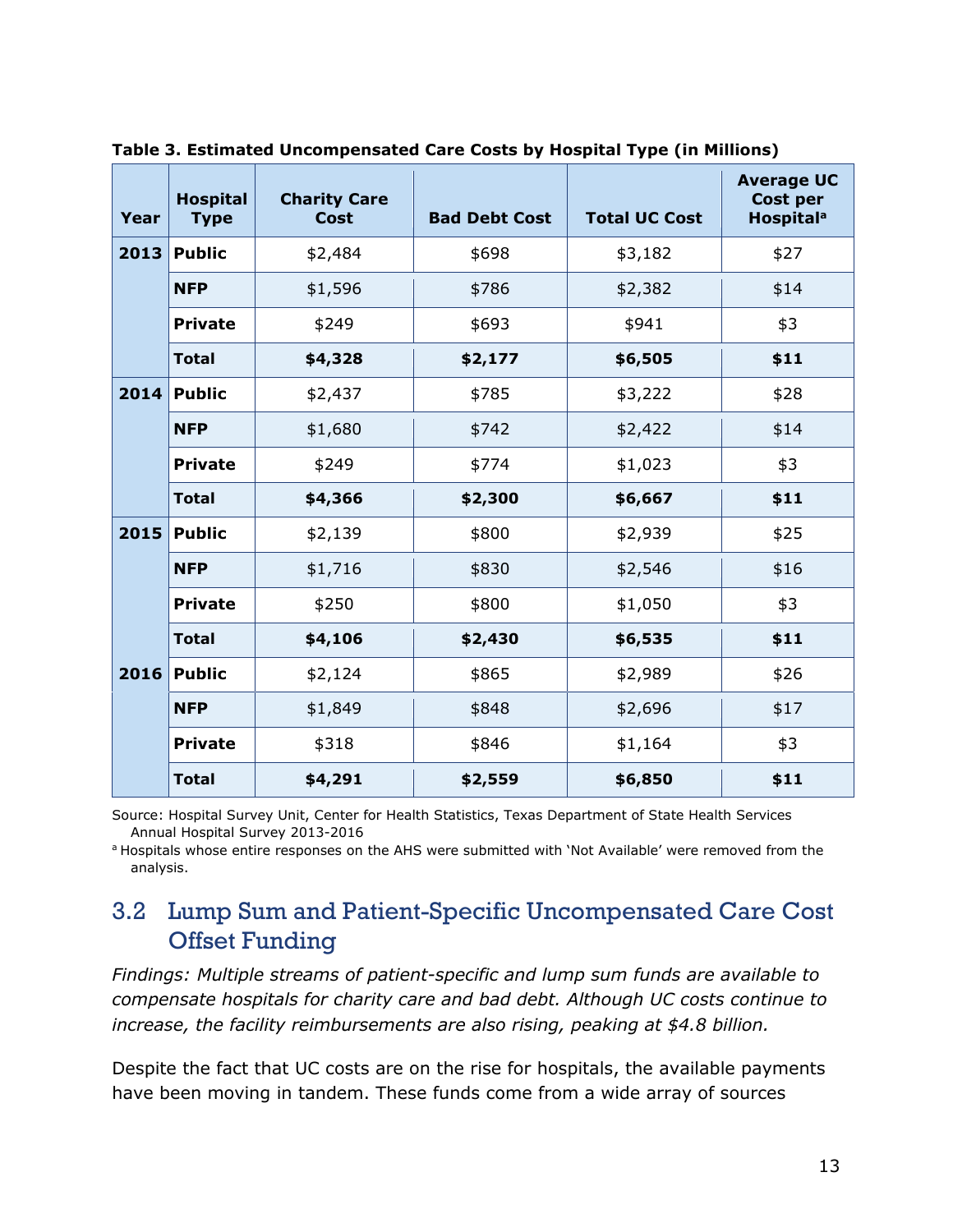including local, state, and federal governments, third party insurers, the patients themselves, and charity donations.

#### Patient-Specific Offsets

Patient-specific funding are revenues paid to the hospital from third parties on behalf of a specific patient. The five main classifications of patient-specific funds are local payments, state payments, private insurance payments, patient payments, and other payments. Local payments include payments received from local governments for specific patients, but exclude payments for public sector employees' care. State payments include funds received from the State of Texas associated with particular individuals. Private insurance payments include payments received from third party health insurance for charity care. Patient payments are those received by either the patient or their family. Other payments include payments received on behalf of patients such as worker's compensation and auto insurance. Since these reimbursements are patient-specific, they vary widely from year to year (Table 4).

| <b>Patient-Specific</b><br><b>Fund</b>                                 | 2013  | 2014  | 2015  | 2016  |
|------------------------------------------------------------------------|-------|-------|-------|-------|
| <b>Local Payments</b>                                                  | \$11  | \$60  | \$8   | \$8   |
| <b>State Payments</b>                                                  | \$29  | \$22  | \$21  | \$36  |
| <b>Private Insurance</b><br><b>Payments for</b><br><b>Charity Care</b> | \$88  | \$119 | \$177 | \$188 |
| <b>Patient Payments</b>                                                | \$39  | \$65  | \$44  | \$71  |
| <b>Other Payments</b>                                                  | \$24  | \$21  | \$17  | \$56  |
| <b>Total Payments</b>                                                  | \$191 | \$287 | \$266 | \$359 |

**Table 4. Patient-Specific Offsets for Uncompensated Care in Texas Hospitals, 2013 - 2016 (in Millions)**

Source: Hospital Survey Unit, Center for Health Statistics, Texas Department of State Health Services Annual Hospital Survey 2013-2016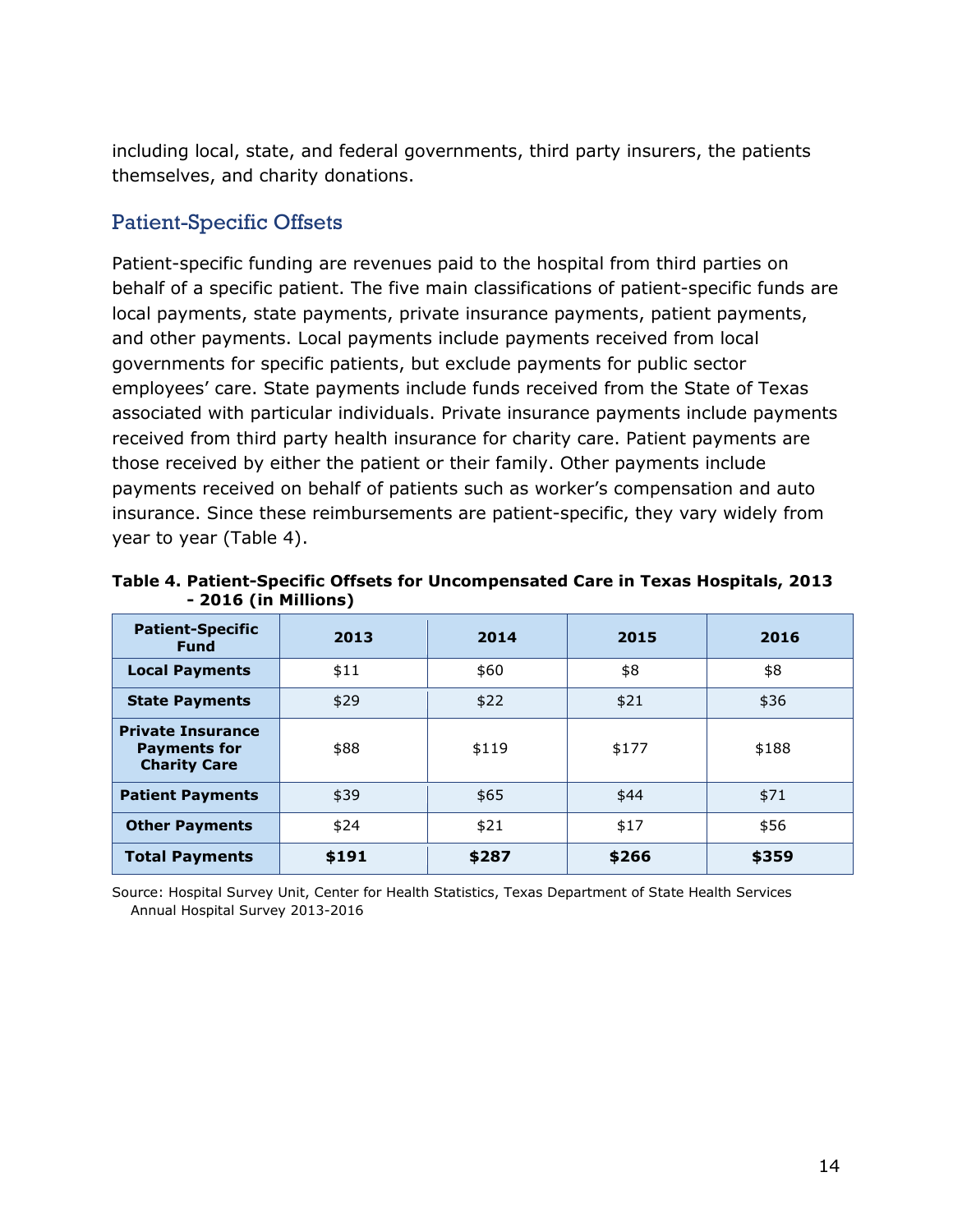#### Lump Sum Offsets

In addition to the patient-specific offsets, lump sum funding is available to defray some of the UC costs. Lump sum reimbursements account for a substantially larger portion of the offsets than that of patient-specific ones (Table 5). Lump sum payments include the tobacco settlement, trauma related care, local government, federal government, other government payments, tax revenue, and collections from patients previously reported as uncompensated.

The tobacco settlement is Texas's master settlement with the tobacco companies which provides money for units of local government to be compensated for their health care expenditures. The court settlement specified that hospital districts and public hospitals be awarded a pro rata distribution of funds based on their unreimbursed health care expenditures.

Trauma related care includes funds provided by the DSHS, from the Trauma Facility and Emergency Medical Services account, and collections from trauma patients previously reported as uncompensated.

Local government includes payments from other city or county programs for uninsured residents. Federal government includes federal funds received directly, such as funding for immigrants or prisoners, Ryan White, etc., but exclude Medicare funding. Other government payments are from other sources of net patient revenue. Tax revenue is from public hospital collections, less any intergovernmental transfers in support of Medicaid payments.

Collections received from patients whose care was previously reported as uncompensated (charity, self-pay/uninsured, or partially insured) after reporting information to the state, regardless of the year of service, are not used to recalculate prior year(s) residual UC but are considered available revenue to offset the cost of care provided to other patients in the current reporting period.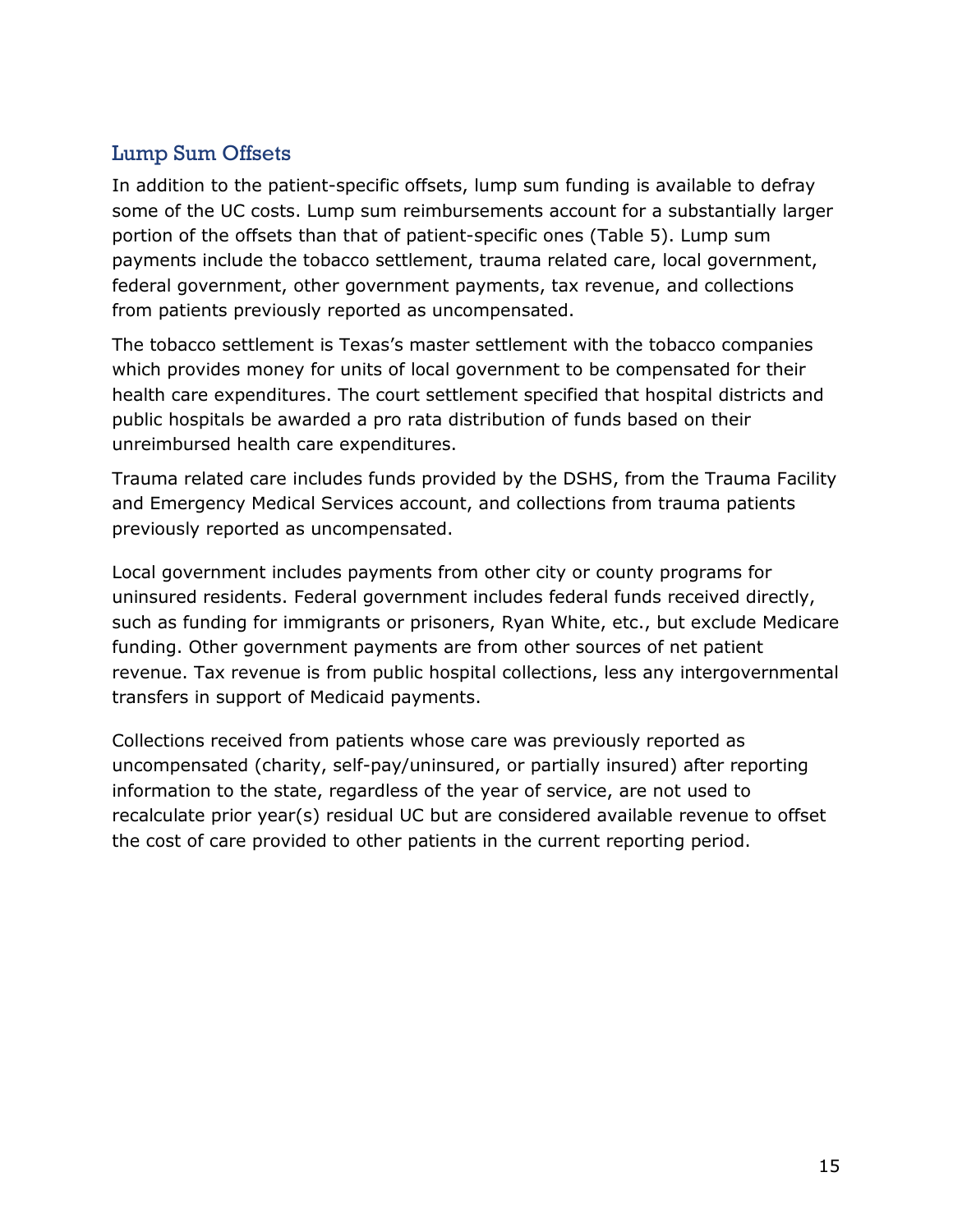| <b>Fund</b>                                   | 2013    | 2014    | 2015    | 2016    |
|-----------------------------------------------|---------|---------|---------|---------|
| <b>Tobacco</b>                                | \$40    | \$39    | \$42    | \$40    |
| <b>Trauma</b>                                 | \$30    | \$38    | \$107   | \$41    |
| <b>Local Government</b>                       | \$118   | \$173   | \$104   | \$90    |
| <b>Federal Government</b>                     | \$1,261 | \$1,354 | \$1,681 | \$1,548 |
| <b>Other Government</b>                       | \$472   | \$411   | \$494   | \$454   |
| <b>Tax Revenue</b>                            | \$1,068 | \$1,482 | \$2,025 | \$2,165 |
| <b>Previous Patient</b><br><b>Collections</b> | \$203   | \$24    | \$49    | \$57    |
| <b>Charitable</b><br><b>Contributions</b>     | \$361   | \$288   | \$295   | \$380   |
| <b>Total Payments</b>                         | \$3,554 | \$3,809 | \$4,797 | \$4,774 |

#### **Table 5. Lump Sum Funding Offsets for Uncompensated Care in Texas Hospitals, 2013 - 2016 (in Millions)**

Source: Hospital Survey Unit, Center for Health Statistics, Texas Department of State Health Services Annual Hospital Survey 2013-2016

# <span id="page-15-0"></span>3.3 Medicaid Shortfall and Payments

*Findings: Medicaid shortfall has increased from \$2.9 billion in 2013 to \$3.5 billion in 2016. Supplemental DSH and UC payments have also increased over the time period from \$2.9 billion to \$4.3 billion, helping offset some of the shortfall.*

The difference between Medicaid costs and payments is known as Medicaid shortfall, which is absorbed by the hospital providing the services. The DSH and UC programs exist to bolster the regular Medicaid payments that hospitals receive. It is imperative to note that DSH and UC payments pay for both Medicaid and uninsured costs so the 'Medicaid residual' amount is overinflated. Since the AHS does not differentiate whether the DSH and UC payments covered Medicaid or uninsured costs, they are combined together. The Medicaid net revenue increased from \$5.6 billion in 2013 to \$6.3 billion in 2016. The estimated Medicaid costs also increased from \$8.5 billion to \$9.8 billion, leading to an increase in the Medicaid shortfall from \$2.9 billion to \$3.5 billion (Table 6). The Medicaid shortfall is not evenly distributed among hospitals as more than 50 percent of the total shortfall is faced by the NFP facilities. Public hospitals have the lowest rate of reimbursement as nearly 50 percent of the estimated Medicaid costs are not covered by the Medicaid payments.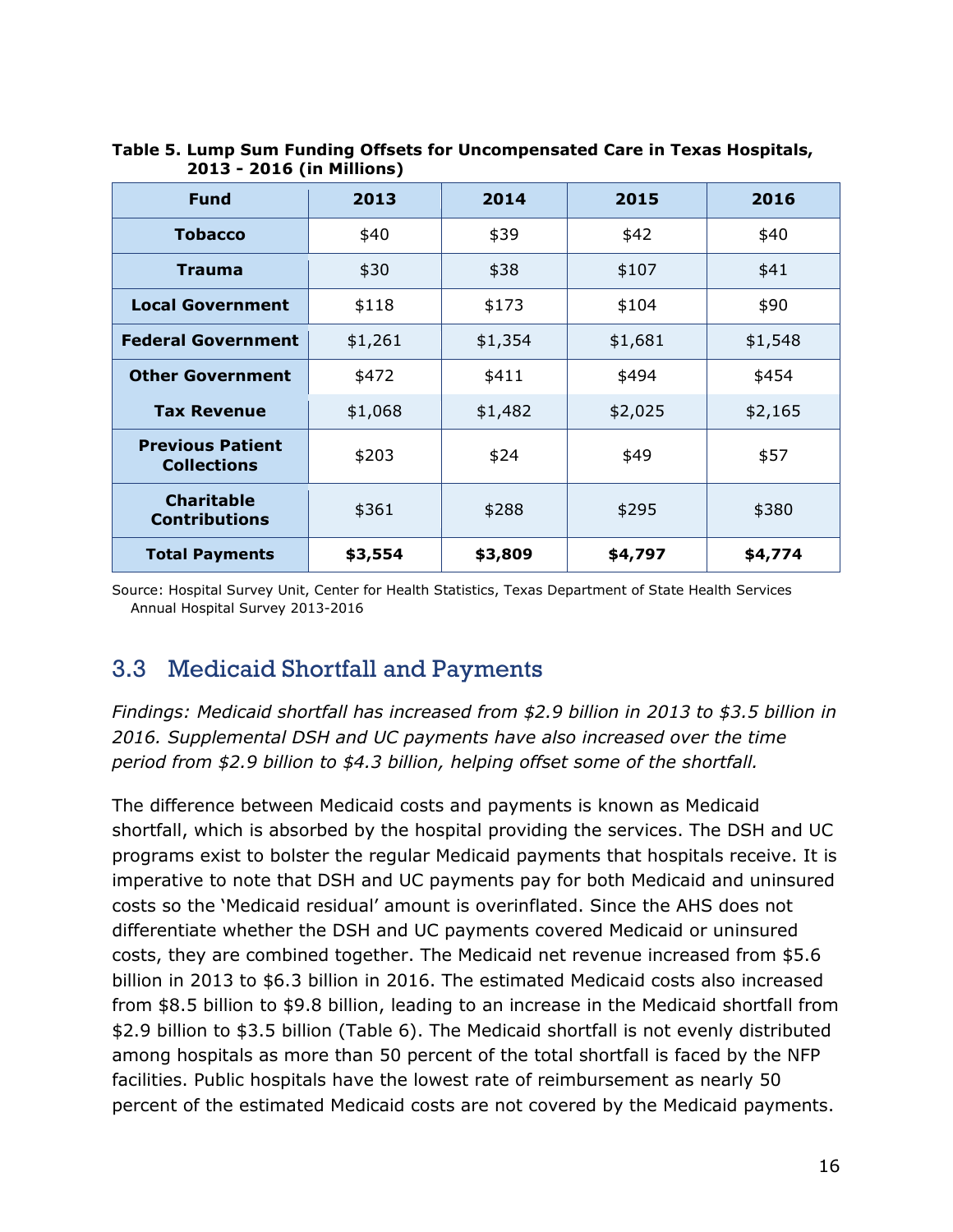| Year | <b>Hospital</b><br><b>Type</b> | <b>Medicaid Charges</b> | <b>Medicaid Costs</b> | <b>Medicaid Net</b><br><b>Revenue</b> | <b>Medicaid</b><br><b>Shortfall</b> |
|------|--------------------------------|-------------------------|-----------------------|---------------------------------------|-------------------------------------|
| 2013 | <b>Public</b>                  | \$4,570                 | \$1,800               | \$963                                 | $$$ (837)                           |
|      | <b>NFP</b>                     | \$14,957                | \$4,519               | \$2,867                               | \$(1,652)                           |
|      | <b>Private</b>                 | \$13,295                | \$2,161               | \$1,783                               | \$(378)                             |
|      | <b>Total</b>                   | \$32,822                | \$8,480               | \$5,612                               | \$(2,867)                           |
| 2014 | <b>Public</b>                  | \$4,863                 | \$1,828               | \$921                                 | \$(907)                             |
|      | <b>NFP</b>                     | \$15,564                | \$4,609               | \$2,967                               | \$(1,643)                           |
|      | <b>Private</b>                 | \$14,595                | \$2,269               | \$1,686                               | \$(583)                             |
|      | <b>Total</b>                   | \$35,021                | \$8,706               | \$5,574                               | \$(3, 133)                          |
| 2015 | <b>Public</b>                  | \$5,172                 | \$1,936               | \$910                                 | \$(1,026)                           |
|      | <b>NFP</b>                     | \$17,167                | \$4,966               | \$3,016                               | \$(1,950)                           |
|      | <b>Private</b>                 | \$16,330                | \$2,410               | \$1,866                               | \$(544)                             |
|      | <b>Total</b>                   | \$38,669                | \$9,312               | \$5,792                               | \$(3,520)                           |
| 2016 | <b>Public</b>                  | \$5,692                 | \$2,057               | \$1,018                               | \$(1,039)                           |
|      | <b>NFP</b>                     | \$18,472                | \$5,253               | \$3,471                               | \$(1,782)                           |
|      | <b>Private</b>                 | \$17,953                | \$2,535               | \$1,822                               | \$(714)                             |
|      | <b>Total</b>                   | \$42,117                | \$9,846               | \$6,311                               | \$(3,535)                           |

**Table 6. Medicaid Shortfall by Hospital Type (in Millions)**

Source: Hospital Survey Unit, Center for Health Statistics, Texas Department of State Health Services Annual Hospital Survey 2013-2016

Despite these large initial shortfalls, the supplemental payments have also risen, which helps reduce losses, although public and NFP facilities still face a loss during some years (Table 7).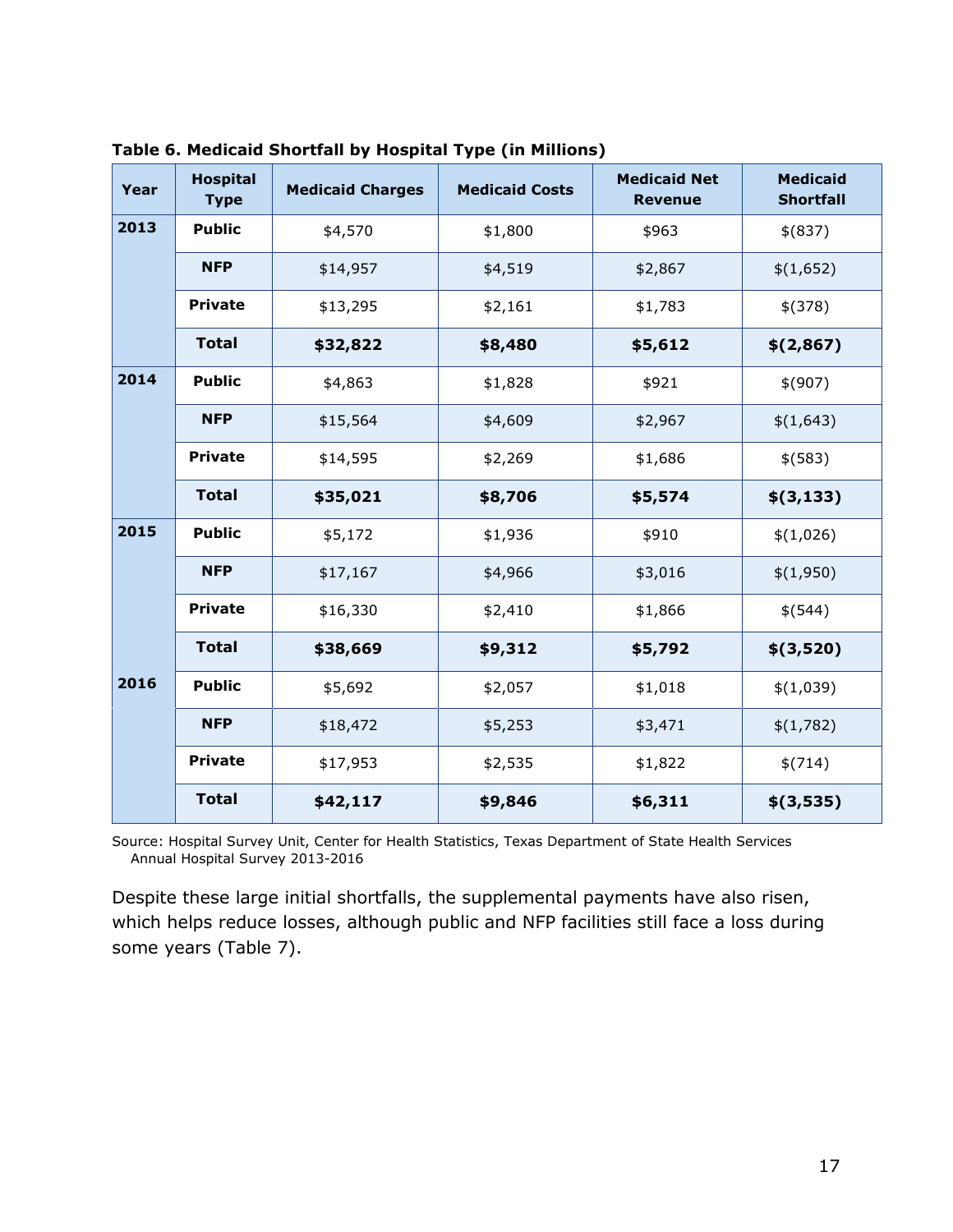| Year | <b>Hospital</b><br><b>Type</b> | <b>Shortfall</b> | <b>DSH Payment<sup>a</sup></b> | <b>UC Payment</b> | <b>Medicaid</b><br><b>Residual</b> <sup>b</sup> |
|------|--------------------------------|------------------|--------------------------------|-------------------|-------------------------------------------------|
| 2013 | <b>Public</b>                  | \$ (837)         | \$443                          | \$671             | \$276                                           |
|      | <b>NFP</b>                     | \$(1,652)        | \$266                          | \$934             | \$(452)                                         |
|      | <b>Private</b>                 | \$(378)          | \$212                          | \$325             | \$159                                           |
|      | <b>Total</b>                   | \$(2,867)        | \$920                          | \$1,930           | \$(17)                                          |
| 2014 | <b>Public</b>                  | \$(907)          | \$276                          | \$608             | \$(22)                                          |
|      | <b>NFP</b>                     | \$(1,643)        | \$269                          | \$1,289           | $$^{(85)}$                                      |
|      | <b>Private</b>                 | \$(583)          | \$221                          | \$511             | \$149                                           |
|      | <b>Total</b>                   | \$(3, 133)       | \$766                          | \$2,408           | \$42                                            |
| 2015 | <b>Public</b>                  | \$(1,026)        | \$571                          | \$563             | \$108                                           |
|      | <b>NFP</b>                     | \$(1,950)        | \$357                          | \$1,243           | \$(351)                                         |
|      | <b>Private</b>                 | \$(544)          | \$344                          | \$441             | \$241                                           |
|      | <b>Total</b>                   | \$(3,520)        | \$1,273                        | \$2,247           | \$(1)                                           |
| 2016 | <b>Public</b>                  | \$(1,039)        | \$767                          | \$521             | \$249                                           |
|      | <b>NFP</b>                     | \$(1,782)        | \$424                          | \$1,585           | \$227                                           |
|      | <b>Private</b>                 | \$(714)          | \$334                          | \$653             | \$273                                           |
|      | <b>Total</b>                   | \$(3,535)        | \$1,525                        | \$2,759           | \$749                                           |

**Table 7. Medicaid Payments by Hospital Type**

Source: Hospital Survey Unit, Center for Health Statistics, Texas Department of State Health Services Annual Hospital Survey 2013-2016.

<sup>a</sup> Two variables exist on the AHS for DSH payment. If one response was not available or \$0 then the other one was used.

b DSH and UC payments are for both Medicaid shortfall and uninsured UC costs so the amount of Medicaid residual is exaggerated because not all funds are used to reimburse the Medicaid shortfall.

# <span id="page-17-0"></span>3.4 Combined Medicaid Residual, UC Costs, and Other Payments

*Findings: Amalgamating the Medicaid residual, estimated UC costs and the patient specific and lump sum payments leads to 86 percent of the UC covered in 2016.*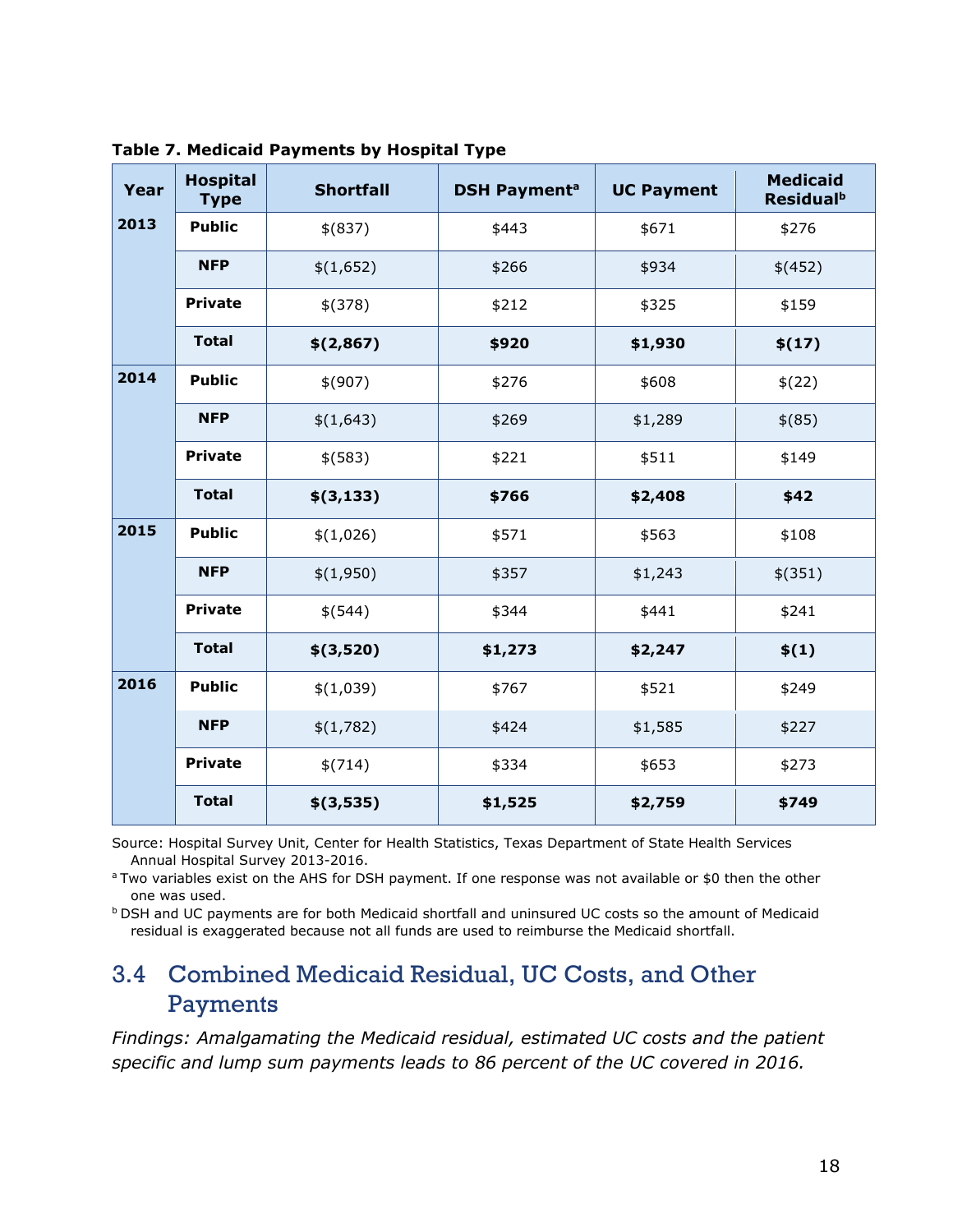The percent of UC reimbursed differs depending on the hospital type and the year (Table 8). Overall, hospitals have seen their estimated UC coverage improve from 57 percent in 2013 to 86 percent in 2016. Public hospitals are the major drivers on the rise in the percentage of UC reimbursed as these facilities are responsible for the majority of payments and UC costs. Their percentage of UC covered rose from 66 percent in 2013 to over 100 percent in 2016. However, the table below includes the non-federal share payment that was provided by the public hospitals through the ad valorem taxes and thus overstates the percentage of UC covered. Private for profit hospitals have actually seen their coverage slightly drop from 48 percent to 46 percent over that same time period.

| Year | <b>Hospital Type</b> | <b>Payments<sup>a</sup></b> | <b>Total UC Costs</b> | % of UC Covered  |
|------|----------------------|-----------------------------|-----------------------|------------------|
| 2013 | <b>Public</b>        | \$2,089                     | \$(3,182)             | 66% <sup>b</sup> |
|      | <b>NFP</b>           | \$1,149                     | \$(2,382)             | 48%              |
|      | <b>Private</b>       | \$490                       | \$(941)               | 52%              |
|      | <b>Total</b>         | \$3,728                     | \$(6,505)             | 57%              |
| 2014 | <b>Public</b>        | \$2,285                     | \$(3,222)             | 71% b            |
|      | <b>NFP</b>           | \$1,335                     | \$(2,422)             | 55%              |
|      | <b>Private</b>       | \$518                       | \$(1,023)             | 51%              |
|      | <b>Total</b>         | \$4,138                     | \$(6,666.9)           | 62%              |
| 2015 | <b>Public</b>        | \$2,934                     | \$(2,939)             | 100% b           |
|      | <b>NFP</b>           | \$1,539                     | \$(2,546)             | 60%              |
|      | <b>Private</b>       | \$589                       | \$(1,050)             | 56%              |
|      | <b>Total</b>         | \$5,062                     | \$(6,535)             | 77%              |
| 2016 | <b>Public</b>        | \$3,287                     | \$(2,989)             | 110% b           |
|      | <b>NFP</b>           | \$2,060                     | \$(2,696)             | 76%              |
|      | <b>Private</b>       | \$536                       | \$(1,164)             | 46%              |
|      | <b>Total</b>         | \$5,883                     | \$(6,850)             | 86%              |

**Table 8. Percent of UC Costs Covered by Payments by Hospital Type**

Source: Hospital Survey Unit, Center for Health Statistics, Texas Department of State Health Services Annual Hospital Survey 2013-2016

<sup>a</sup> The payments column consists of patient specific payments, lump sum payments and Medicaid residual, noted in tables 4, 5, and 7. Since uncompensated care is defined as bad debt and charity care, the Medicaid residual amount is added to the total payments field.

b Includes the non-federal share payment that was provided by the public hospitals through the ad valorem taxes and thus overstates the percentage of UC covered.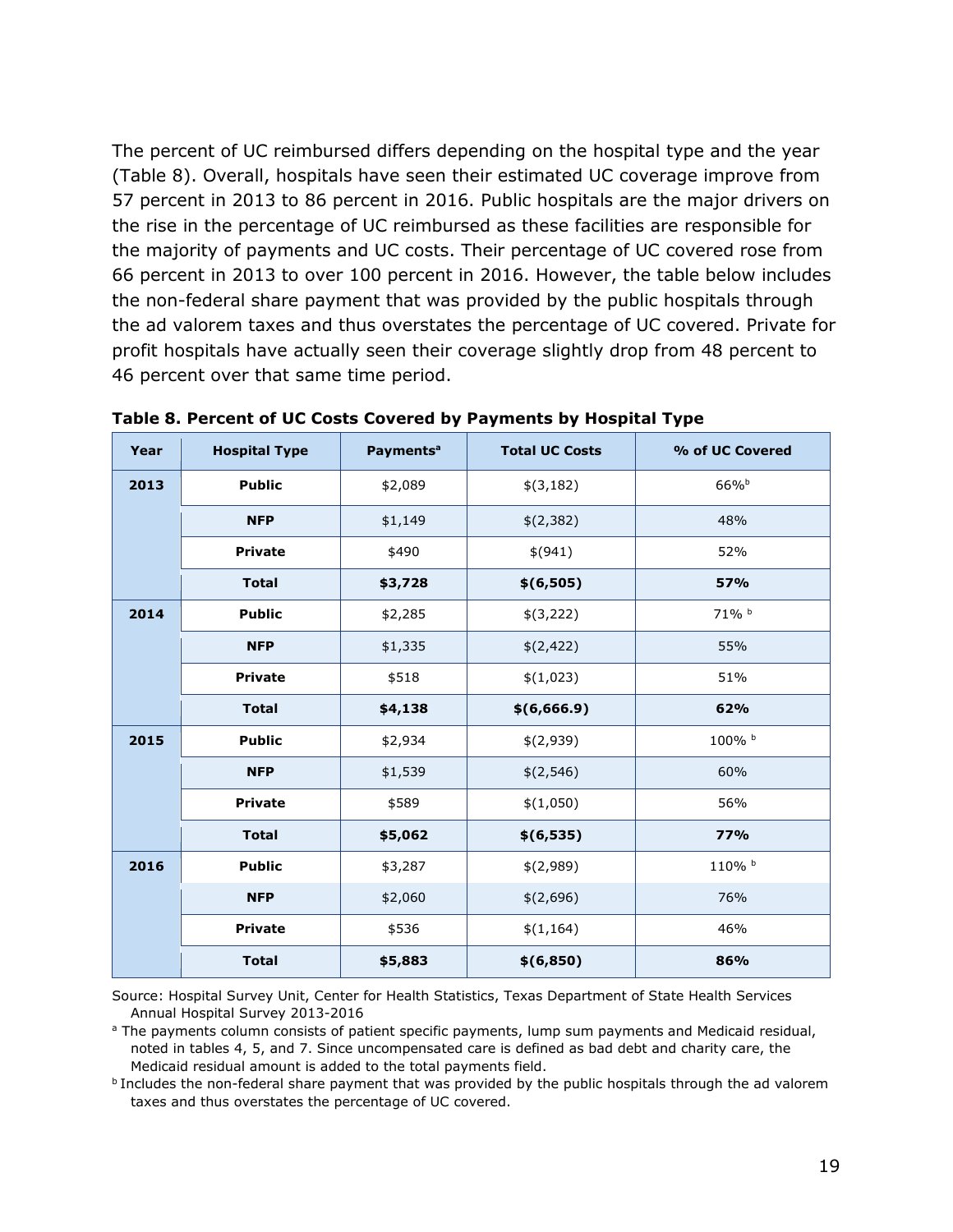The NFP organizations may also have additional offsets in the form of tax exemptions, which could increase their percentage of UC reimbursed. However, this information is not readily available from the AHS.

# <span id="page-19-0"></span>3.5 Healthcare Reform and Future Funding Streams

*Findings: There have been several health care policy and law changes that might curtail the positive trend in the percent of UC reimbursed Texas is increasing its hospital payments which can offset some of these issues.*

## Federal Changes

Higher insured rates are correlated with lower UC costs.<sup>4</sup> Thus any rules, regulations, or laws that discourage comprehensive insurance coverage will likely lead to increased UC costs. The Tax Cut and Jobs Act of 2017 repeals the individual mandate created by the Patient Protection and Affordable Care Act (PPACA) by removing the insurance penalty for not carrying health insurance, starting in 2019. 5 Although the exact results of this change are unknown, initial estimates by the US Congressional Budget Office state that four million less people will be insured in the US by 2019, rising to 13 million in 2027. <sup>6</sup> Since Texas is the second most populous state in the US, it is likely to be disproportionately affected by the expanding uninsured population.

The AHA recently raised additional concerns regarding potential for higher UC costs in the future.7 Since, PPACA also sets limits for temporary insurance plans known *as short-term health-insurance plans*, allowing enrollment for only three months and creating an inability to be renewed. A new rule allows enrollment for up to 12 months and may be renewed for up to 36 months. 8 Although these insurance policies are relatively cheap and help fill gaps in coverage, they do not have to meet the requirements of the PPACA. These less regulated plans often have higher deductibles, coinsurance, and out of pocket maximums while providing less coverage. With consumers absorbing a larger portion of their medical bills, the likelihood of delinquent payments increases which leads to lower partially insured payments and thus higher UC costs.

#### Private Insurance Changes

Blue Cross Blue Shield of Texas, under the Health Care Service Corporation, is one of the largest providers of health insurance in Texas. As of August 2018, they no longer cover emergency room visits for select non-emergent conditions when the provider is out-of-network. Instead of Blue Cross Blue Shield of Texas paying for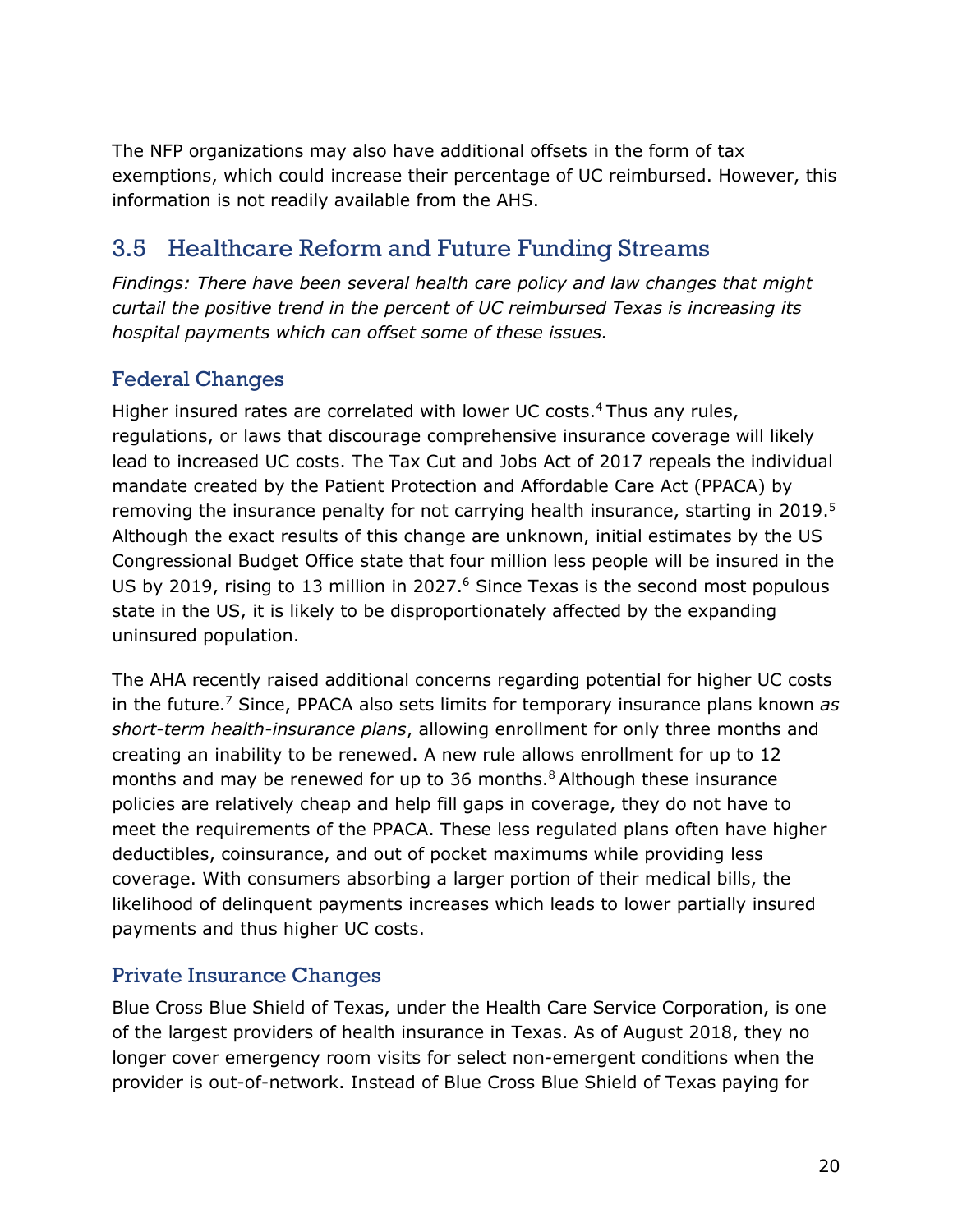these services, the patient is responsible for up to the entire billed amount.<sup>9</sup>This shift in payment responsibility is likely to increase the amount of UC.

#### DSH and DSRIP Payment Reductions

DSH and the Delivery System Reform Incentive Payment (DSRIP) Program, the latter which disburses money to hospitals to help them enhance access to care, the quality of care, and the general health of their patients, are two significant sources of funds for hospitals. With the passage of the PPACA, it was assumed that the increase in insured individuals would decrease the need for the DSH allotments and the pool of funds would be curtailed. However, Congress has delayed this reduction several times; most recently with the passage of the Bi-Partisan Budget Act of 2018,<sup>10</sup> which pushes back the cuts until federal fiscal year 2020. As of September 2018, the country-wide cuts of \$4 billion in federal fiscal year 2020 and \$8 billion in federal fiscal year 2021-2025 are still planned to take place, which represents a substantial portion of the current \$12 billion disbursed.<sup>11</sup>

Although DSRIP is not designed to reimburse for UC, it is responsible for billions of dollars in funds to hospitals, among other providers. With the renewal of the 1115 Waiver, the DSRIP pool will be \$3.1 billion in Demonstration Year (DY) 7-8 (October 1, 2017 to September 30, 2019), and then decrease in DY9 and DY10 until it is \$0 in DY11. 12With this significant loss in funds, hospitals may have to cut the amount of services or UC that they can offer or will have to make up these lost funds in another way that could be detrimental to their stakeholders or patients.

#### Uniform Hospital Rate Increase Program

The Uniform Hospital Rate Increase Program (UHRIP) is a new Centers for Medicare & Medicaid Services approved payment initiative that was rolled out as a pilot for the El Paso and Bexar service delivery areas on December 1, 2017, and then expanded statewide, with the exception of Travis service delivery area, on March 1, 2018.<sup>13</sup> HHSC is directing Medicaid managed care organizations to provide a uniform rate increase to the hospitals in their network. The goal of this program is to reduce the Medicaid shortfall and to provide facilities with a continuous revenue source rather than paying the hospitals lump sums retroactively. The rate increases vary depending on the hospital class; ranging from 0-3 percent for children's hospitals to 22-81 percent for other types of hospital (see Appendix B for hospital classes and rate increase ranges). Although the actual allotments to the providers are still unknown, the pool of funds available is over \$1.25 billion in program year 2019.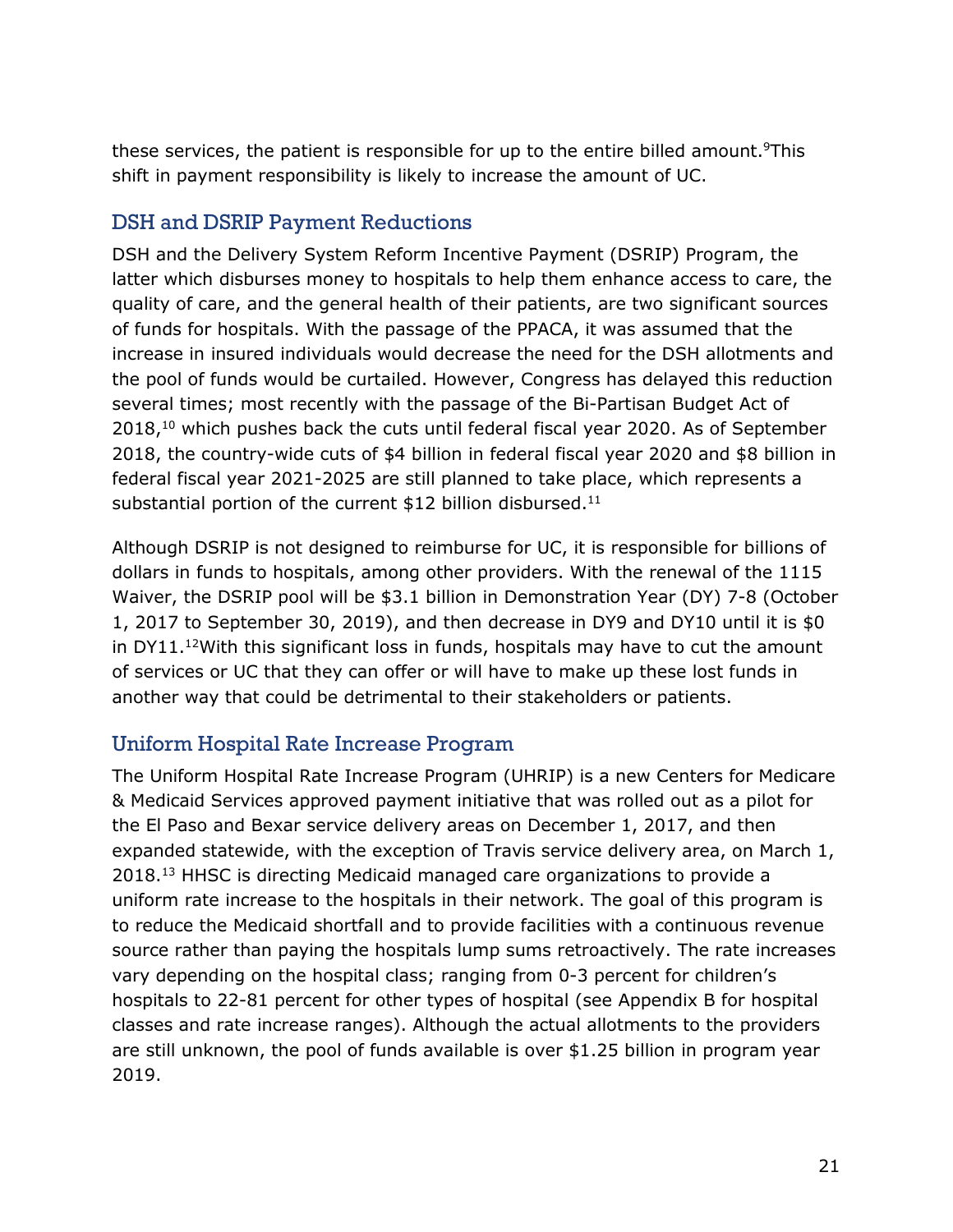# <span id="page-21-0"></span>**4.Conclusion**

This report uses DSHS's and AHA's AHS to estimate the UC costs for hospitals and the payments received to offset these costs. In addition, some policy changes by federal, state, and private establishments that can affect the future funding steams are examined. The AHS represents estimates of UC costs and payments, using bad debt, charity care, and Medicaid shortfall. It may not be directly comparable to other reports of UC.

The results of the survey suggest that:

- A positive trend of UC reimbursement exists as 86 percent of UC costs are reimbursed in 2016 compared to only 57 percent in 2013 (Table 8).
- Uncompensated charges have increased from \$21.4 billion in 2013 to \$26.6 billion in 2016 (Table 1). These charges can be converted to estimated costs using the AHA's cost-to-charge ratio, leading to as estimated UC cost of \$6.8 billion in 2016 (Table 2).
- Although these UC costs are increasing over time, the payments that exist to partially offset these costs are also increasing. These offsets include \$359 million in patient-specific funds (Table 4), \$4.8 billion in lump sum funds (Table 5), and \$4.3 billion in DSH and UC payments (Table 7).
- Public and NFP facilities experience the greatest share of the UC costs, but they also receive the greatest proportion of UC payments (Table 8).
- UC reimbursements remain a dynamic process as modifications are made, or delayed, by the federal or state government and by health insurers themselves.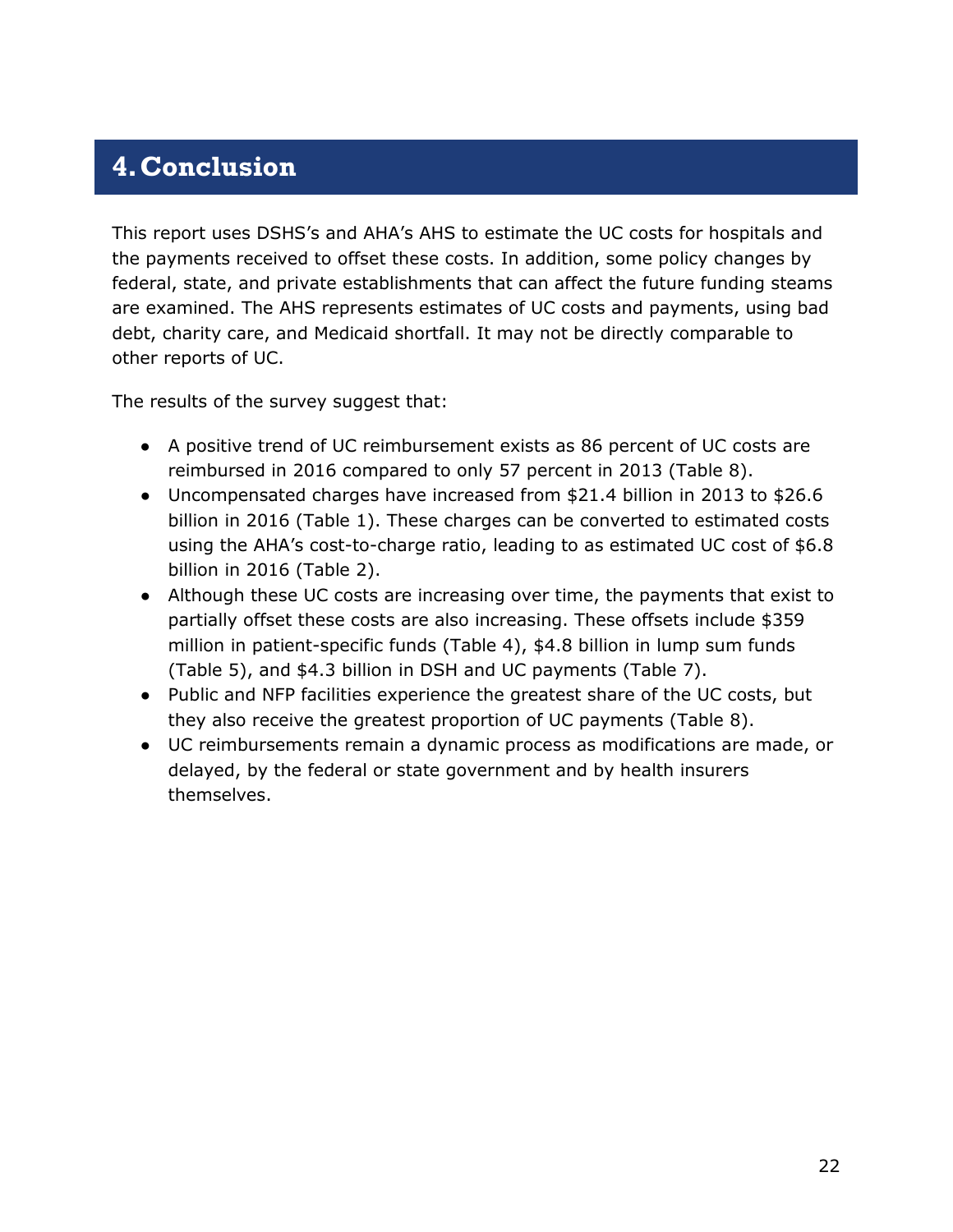# <span id="page-22-0"></span>**5.References**

- 1. U.S. Census Bureau. (2016) *Selected Characteristics of Health Insurance Coverage in the US* (Table S2701).
- 2. Texas Health and Safety Code, Chapters 104, 311C, D, and 311.045(f)
- 3. American Hospital Association. (2017) *Uncompensated Hospital Care Cost Fact Sheet*. [https://www.aha.org/data-insights/2018-01-03-uncompensated](https://www.aha.org/data-insights/2018-01-03-uncompensated-hospital-care-cost-fact-sheet-december-2017-update)[hospital-care-cost-fact-sheet-december-2017-update.](https://www.aha.org/data-insights/2018-01-03-uncompensated-hospital-care-cost-fact-sheet-december-2017-update) Accessed on September 11, 2018.
- 4. Center on Budget and Policy Priorities (2018). *Uncompensated Care Costs Fell in Nearly Every State as ACA's Major Coverage Provisions Took Effect.*  [https://www.cbpp.org/research/health/uncompensated-care-costs-fell-in](https://www.cbpp.org/research/health/uncompensated-care-costs-fell-in-nearly-every-state-as-acas-major-coverage)[nearly-every-state-as-acas-major-coverage.](https://www.cbpp.org/research/health/uncompensated-care-costs-fell-in-nearly-every-state-as-acas-major-coverage) Accessed on September 11, 2018.
- 5. United States Congress House of Representatives (2017). *H.R.1 - An Act to provide for reconciliation pursuant to titles II and V of the concurrent resolution on the budget for fiscal year 2018*. Part VIII section 11081. [https://www.congress.gov/bill/115th-congress/house-bill/1/text.](https://www.congress.gov/bill/115th-congress/house-bill/1/text) Accessed on September 13, 2018.
- 6. Congressional Budget Office (2017). *Repealing the Individual Health Insurance Mandate: An Updated Estimate.*  [https://www.cbo.gov/publication/53300.](https://www.cbo.gov/publication/53300) Accessed on September 13, 2018.
- 7. American Hospital Association (2018). RE: Short-Term, Limited-Duration Insurance (CMS-9924-P). [https://www.aha.org/system/files/2018-](https://www.aha.org/system/files/2018-04/180423-cl-short-term-limited-duration-insurance.pdf) [04/180423-cl-short-term-limited-duration-insurance.pdf.](https://www.aha.org/system/files/2018-04/180423-cl-short-term-limited-duration-insurance.pdf) Accessed on September 27, 2018.
- 8. The Center for Medicare & Medicaid Services (2018). Short-Term, Limited Duration Insurance Final Rule. [https://www.cms.gov/newsroom/fact](https://www.cms.gov/newsroom/fact-sheets/short-term-limited-duration-insurance-final-rule)[sheets/short-term-limited-duration-insurance-final-rule.](https://www.cms.gov/newsroom/fact-sheets/short-term-limited-duration-insurance-final-rule) Accessed on September 27, 2018.
- 9. Texas Medical Association (2018). Blue Cross HMO Emergency Payment Review Policy Begins.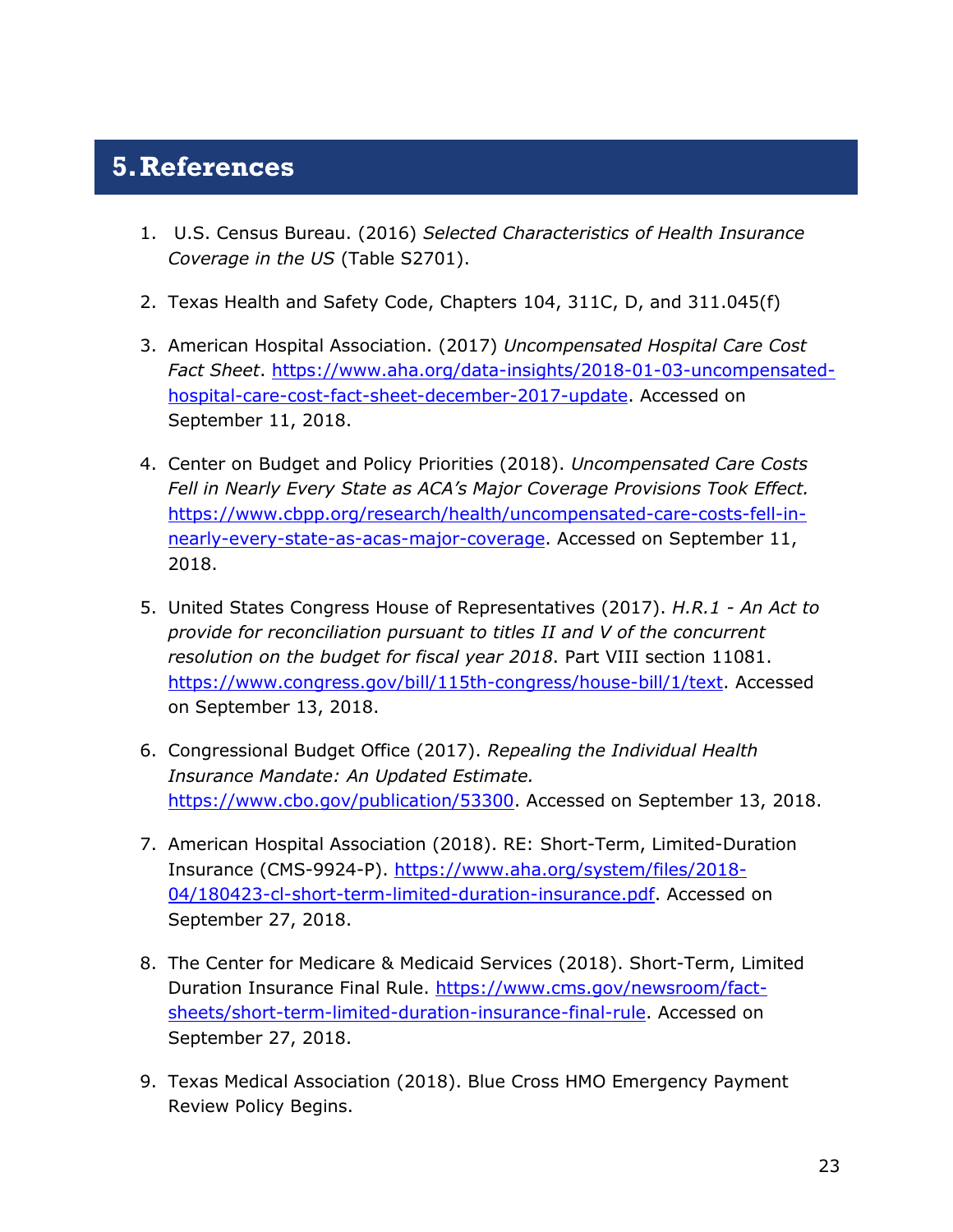[https://www.texmed.org/TexasMedicineDetail.aspx?id=48252.](https://www.texmed.org/TexasMedicineDetail.aspx?id=48252) Accessed on September 27, 2018

- 10. United States of America Congress House of Representatives (2018). *H.R. 1892-Bipartisan Budget Act of 2018.* [https://www.congress.gov/bill/115th](https://www.congress.gov/bill/115th-congress/house-bill/1892)[congress/house-bill/1892](https://www.congress.gov/bill/115th-congress/house-bill/1892) . Accessed on September 27, 2018.
- 11. Federal Registrar (2018). *Medicaid Program; Final FY 2016 and Preliminary FY 2018 Disproportionate Share Hospital Allotments, and Final FY 2016 and Preliminary FY 2018 Institutions for Mental Diseases Disproportionate Share Hospital Limits*. [https://www.federalregister.gov/documents/2018/07/06/2018-](https://www.federalregister.gov/documents/2018/07/06/2018-14533/medicaid-program-final-fy-2016-and-preliminary-fy-2018-disproportionate-share-hospital-allotments) [14533/medicaid-program-final-fy-2016-and-preliminary-fy-2018-](https://www.federalregister.gov/documents/2018/07/06/2018-14533/medicaid-program-final-fy-2016-and-preliminary-fy-2018-disproportionate-share-hospital-allotments)

[disproportionate-share-hospital-allotments.](https://www.federalregister.gov/documents/2018/07/06/2018-14533/medicaid-program-final-fy-2016-and-preliminary-fy-2018-disproportionate-share-hospital-allotments) Accessed on September 27, 2018

- 12. Texas Health and Human Services Commission (2018). *1115 Waiver Renewal Approval.* [https://hhs.texas.gov/laws-regulations/policies](https://hhs.texas.gov/laws-regulations/policies-rules/waivers/medicaid-1115-waiver/waiver-renewal)[rules/waivers/medicaid-1115-waiver/waiver-renewal.](https://hhs.texas.gov/laws-regulations/policies-rules/waivers/medicaid-1115-waiver/waiver-renewal) Accessed on September 27, 2018
- 13. Texas Health and Human Services Commission (2018). *Uniform Hospital Rate Increase Program.* [https://rad.hhs.texas.gov/hospitals-clinic/hospital](https://rad.hhs.texas.gov/hospitals-clinic/hospital-services/uniform-hospital-rate-increase-program)[services/uniform-hospital-rate-increase-program.](https://rad.hhs.texas.gov/hospitals-clinic/hospital-services/uniform-hospital-rate-increase-program) Accessed on September 27, 2018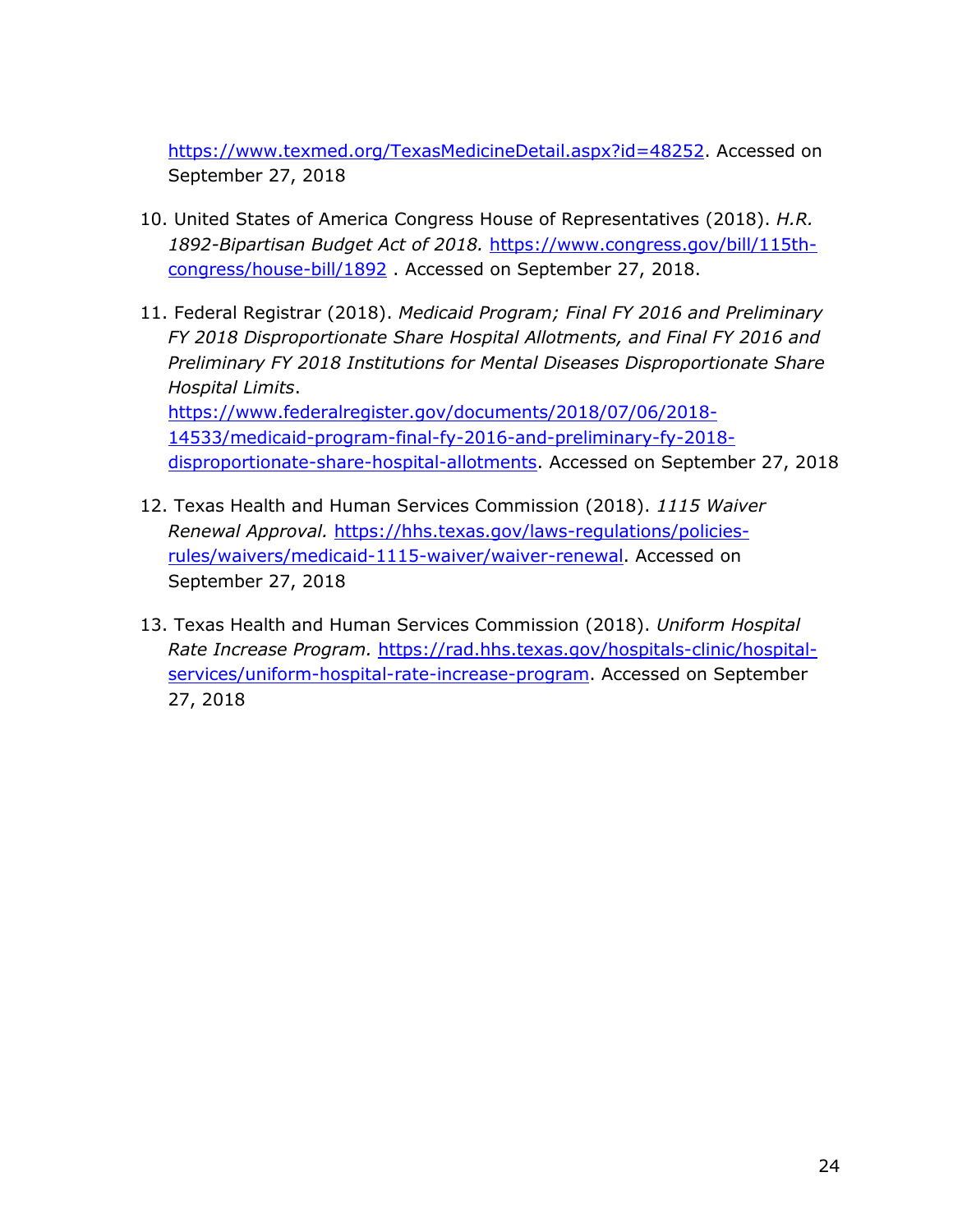# **List of Acronyms**

<span id="page-24-0"></span>

| <b>Acronym</b> | <b>Full Name</b>                                 |
|----------------|--------------------------------------------------|
| <b>AHA</b>     | American Hospital Association                    |
| AHS            | <b>Annual Hospital Survey</b>                    |
| <b>DSH</b>     | Disproportionate Share Hospital                  |
| <b>DSHS</b>    | <b>Texas Department of State Health Services</b> |
| <b>DSRIP</b>   | Delivery System Reform Incentive Payment         |
| <b>DY</b>      | Demonstration Year                               |
| <b>HHSC</b>    | Texas Health and Human Services Commission       |
| <b>NFP</b>     | Not-for-Profit Hospital                          |
| <b>PPACA</b>   | Patient Protection and Affordable Care Act       |
| UC             | <b>Uncompensated Care</b>                        |
| <b>UHRIP</b>   | Uniform Hospital Rate Increase Program           |
| US             | <b>United States</b>                             |
|                |                                                  |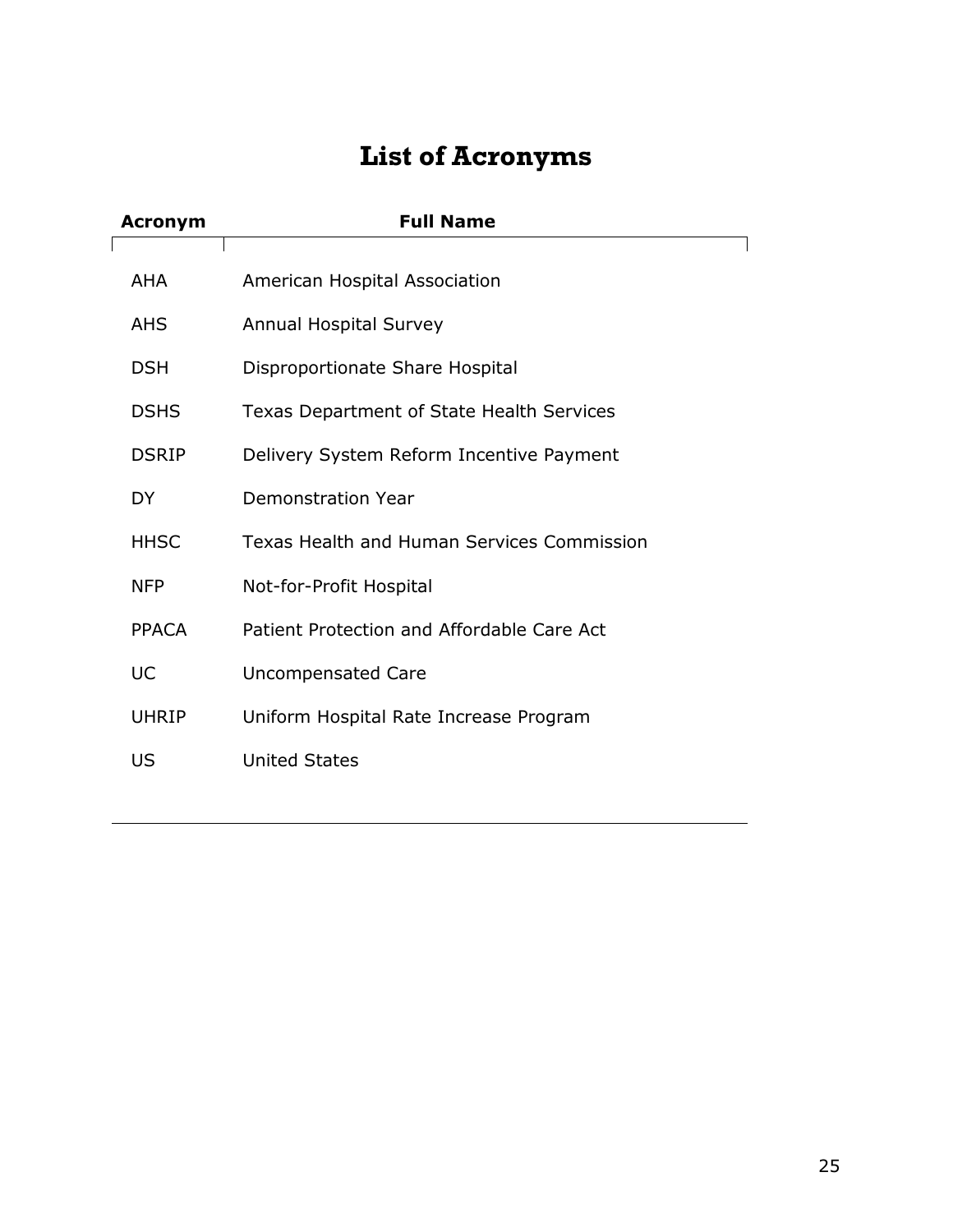# **Appendix A. Definitions**

<span id="page-25-0"></span>Bad Debt—Inpatient or outpatient charges which are not paid in full by a patient or insurer after the facility expected payment for the care.

Charity Care—Unreimbursed costs to hospitals for services provided to low income patients for free or at reduced prices; there is no expectation of payment on behalf of the patient.

Cost-To-Charge Ratio—The ratio is used to convert hospital charges to estimated costs on a facility by facility basis.

 $CCR =$  Total expenses exclusive of bad debt (Gross patient revenue + other operating revenue)

Delivery System Reform Incentive Payment—Disbursement of money to hospitals to help them enhance access to care, the quality of care, and the general health of their patients. Terms and Conditions are spelled out in the Medicaid 1115 Waiver and funds are scheduled to end on September 30, 2022.

Disproportionate Share Hospital Payment—Funds for facilities that serve a disparate amount of Medicaid clients. Qualifications are spelled out in the Medicaid 1115 Waiver. Cuts in this fund are scheduled to start in October 1, 2019.

Lump Sum Funding—Uncompensated care offsets in which it is not possible to match the dollars to a particular clients.

Medicaid Shortfall—the difference in the cost of medical services and the actual Medicaid reimbursements. If reimbursements are higher than the costs, this creates a Medicaid surplus.

Patient-Specific Funding-Uncompensated care offsets in which the dollars paid can be tied to specific individuals.

Uncompensated Care—The unreimbursed costs associated with services provided by hospitals to the financially or medically indigent. The summation of bad debt and charity care charges.

Uncompensated Care Payment—Supplemental payment from the Medicaid 1115 waiver to subsidize the costs incurred by hospitals for patient care services provided to Medicaid and Uninsured patients that are not reimbursed through the claims adjudication process or by other supplemental payments.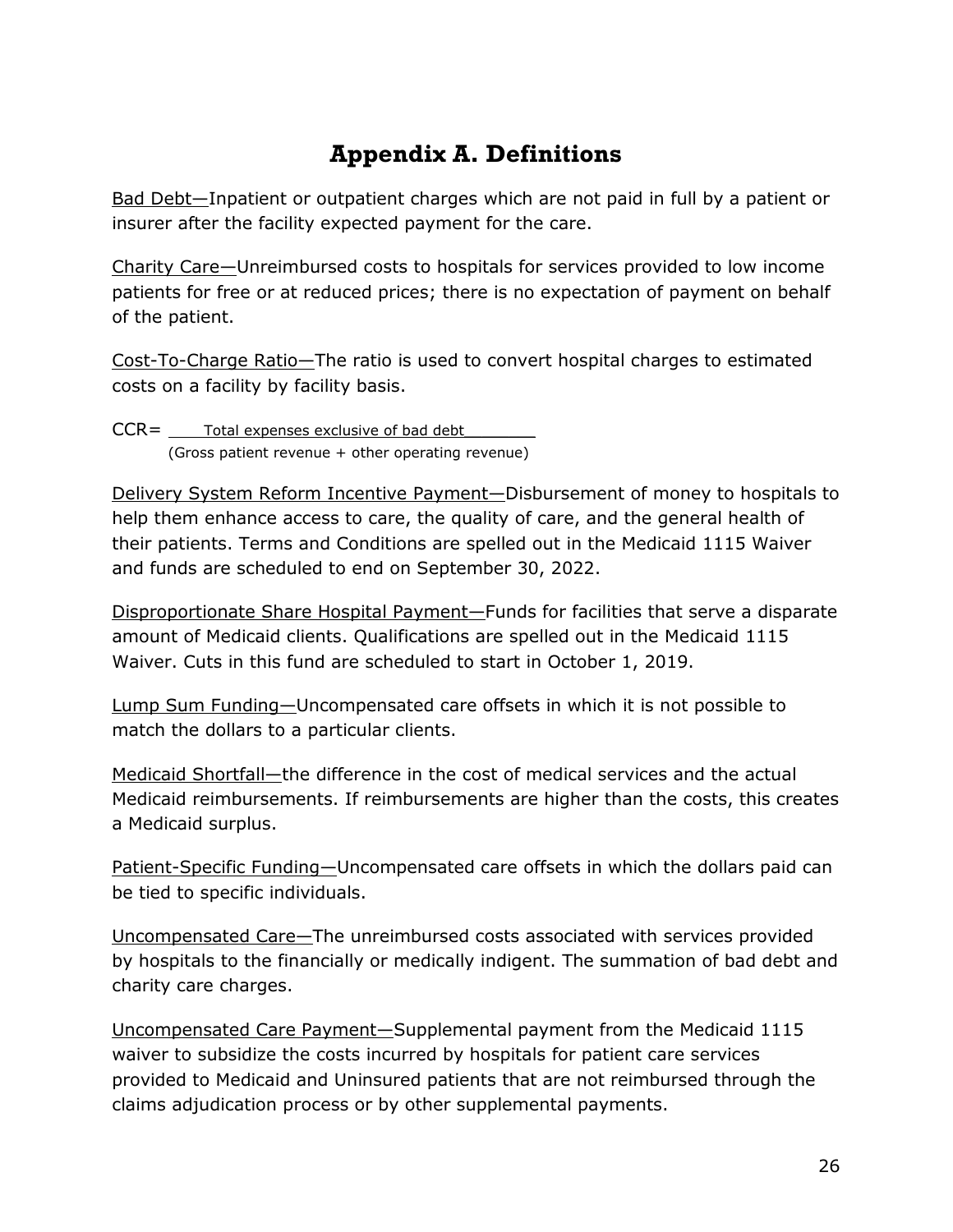Uniform Hospital Rate Increase Program—A new program to provide hospitals with a continuous revenue source rather than paying the facilities lump sums retroactively. Medicaid managed care organizations, directed by HHSC, are to provide a uniform rate increase to the hospitals in their network.